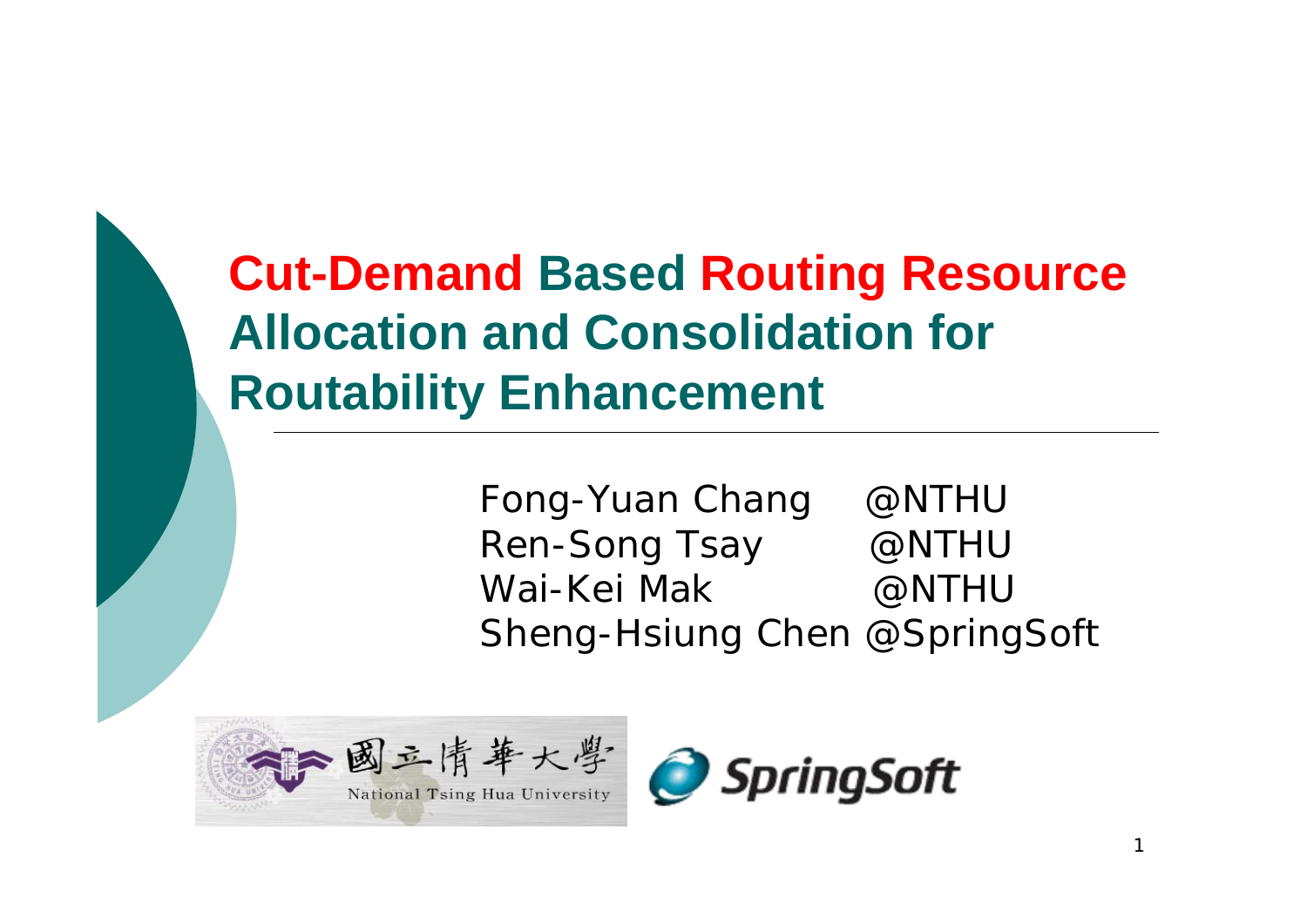# Our Contribution



#### How to determine routing area and adjust placement for successful routing ?



|            | г |   |  |  |
|------------|---|---|--|--|
|            |   |   |  |  |
| 图解         |   |   |  |  |
| Н          |   |   |  |  |
|            |   |   |  |  |
| 隵          |   |   |  |  |
|            |   |   |  |  |
| <b>IBB</b> |   |   |  |  |
|            |   |   |  |  |
|            |   | ю |  |  |
|            |   |   |  |  |
|            |   |   |  |  |



Floorplan Placement Routing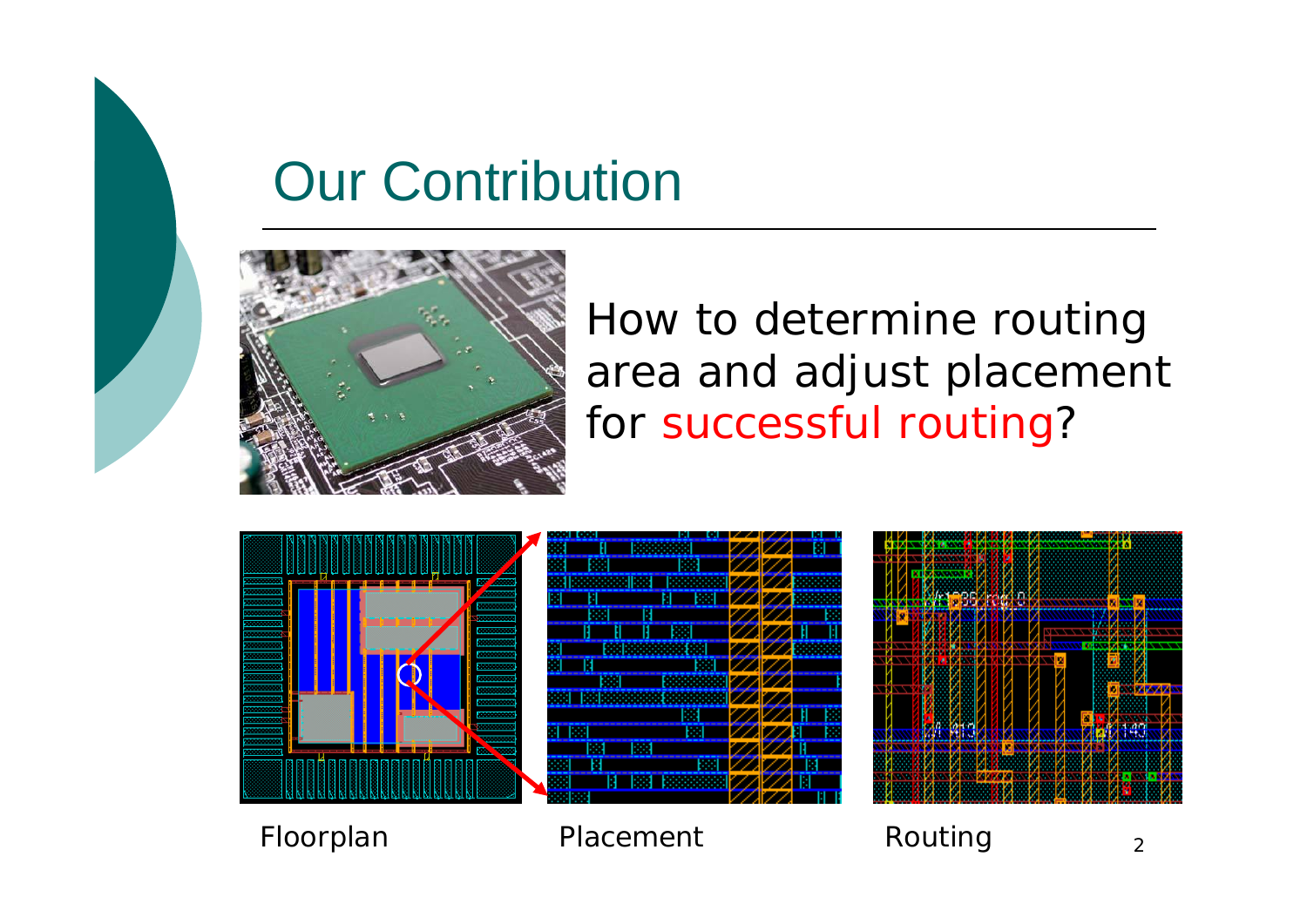# **Outline**

- o Requirements for Successful Routing
- o Cut-Demand
- { Routing Area Decision
- { Effective Resource Utilization
- { Experimental Results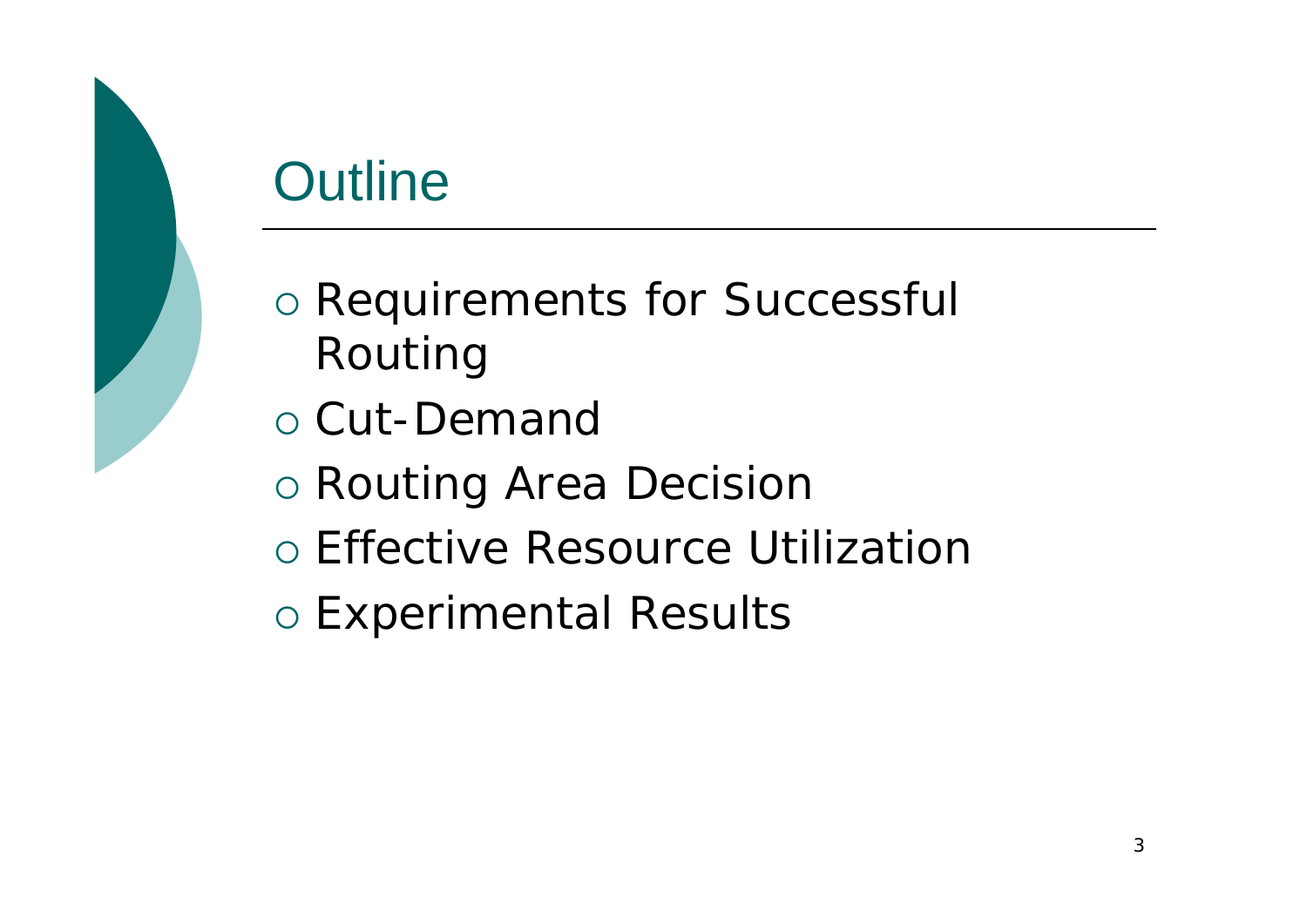# **Outline**

- o Requirements for Successful Routing
- o Cut-Demand
- { Routing Area Decision
- { Effective Resource Utilization
- { Experimental Results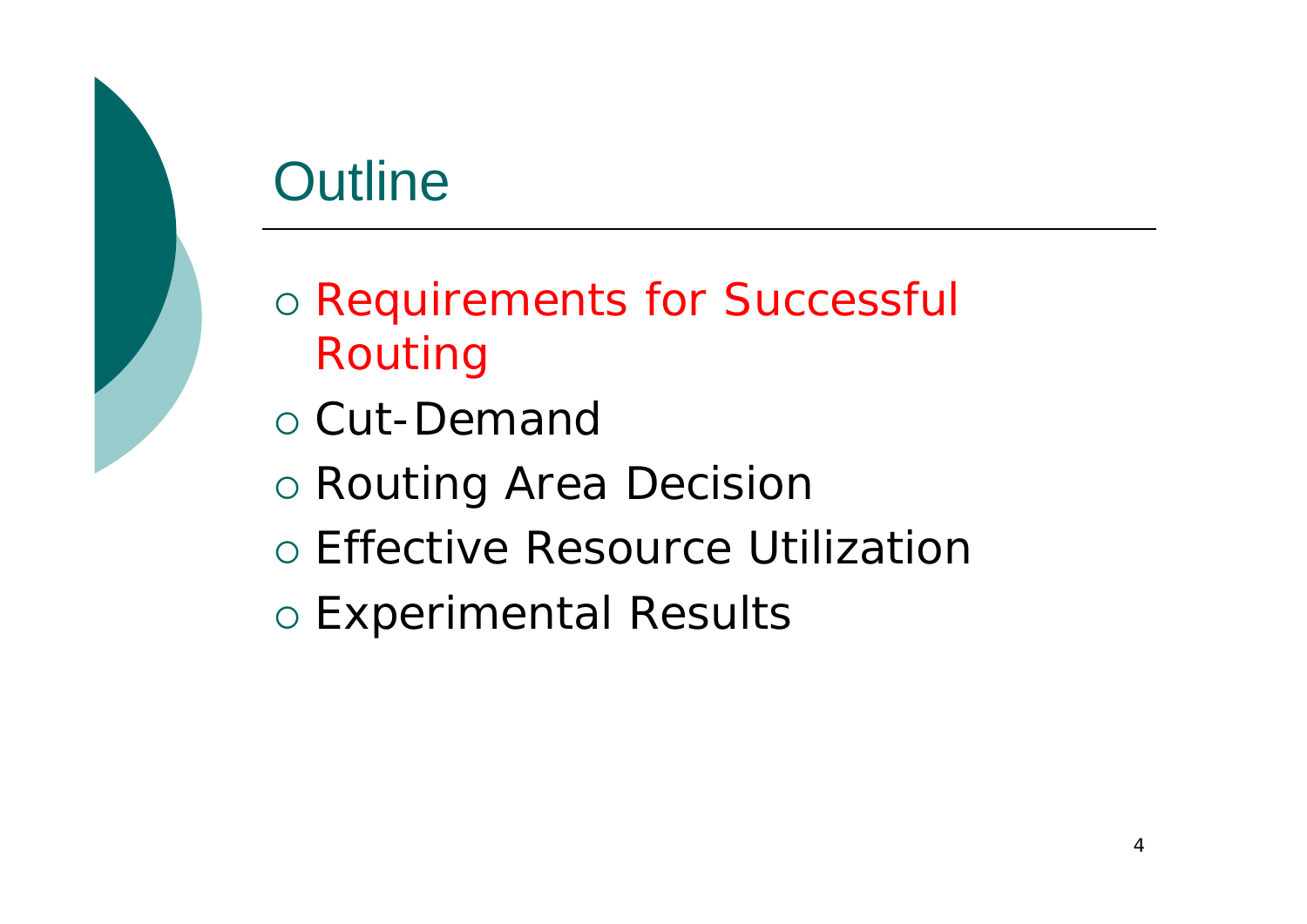# Successful Routing

#### o Sufficient Routing Resource



Sufficient routing resource

Insufficient Routing resource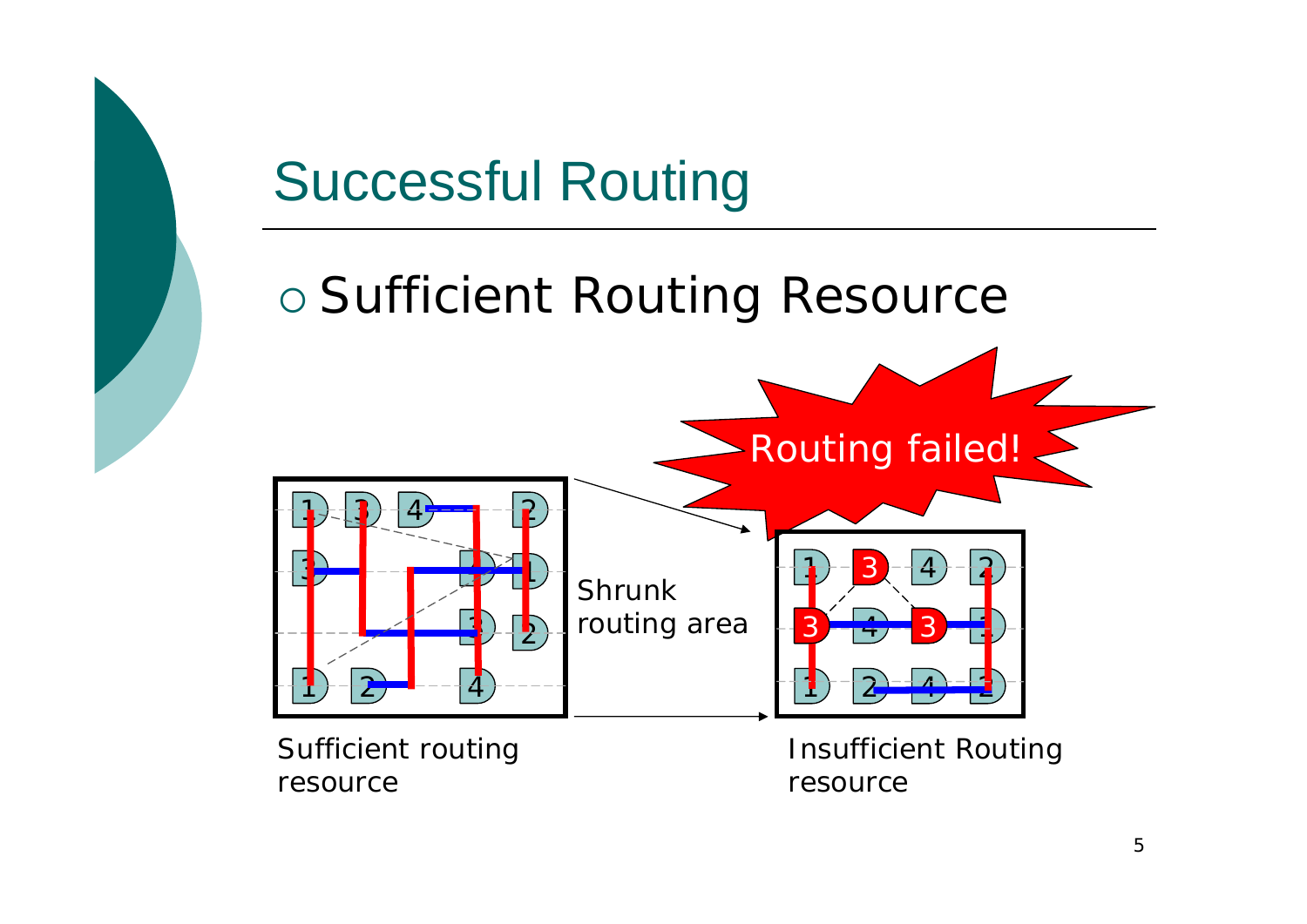## Resource Allocation in Floorplan

#### o How to allocate routing resource in floorplan stage



How much routing resources is required in detailed routing?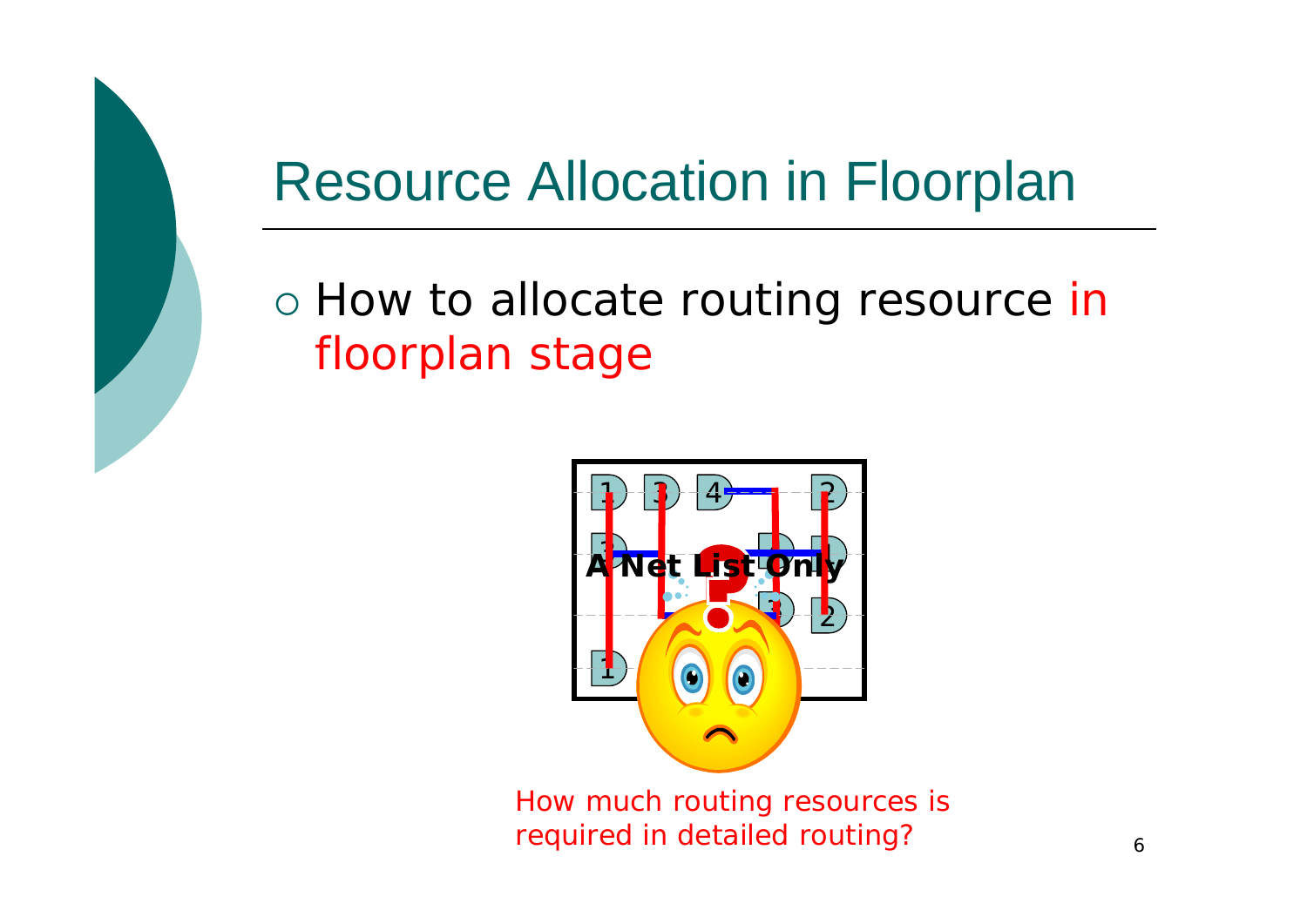#### Routing Resource

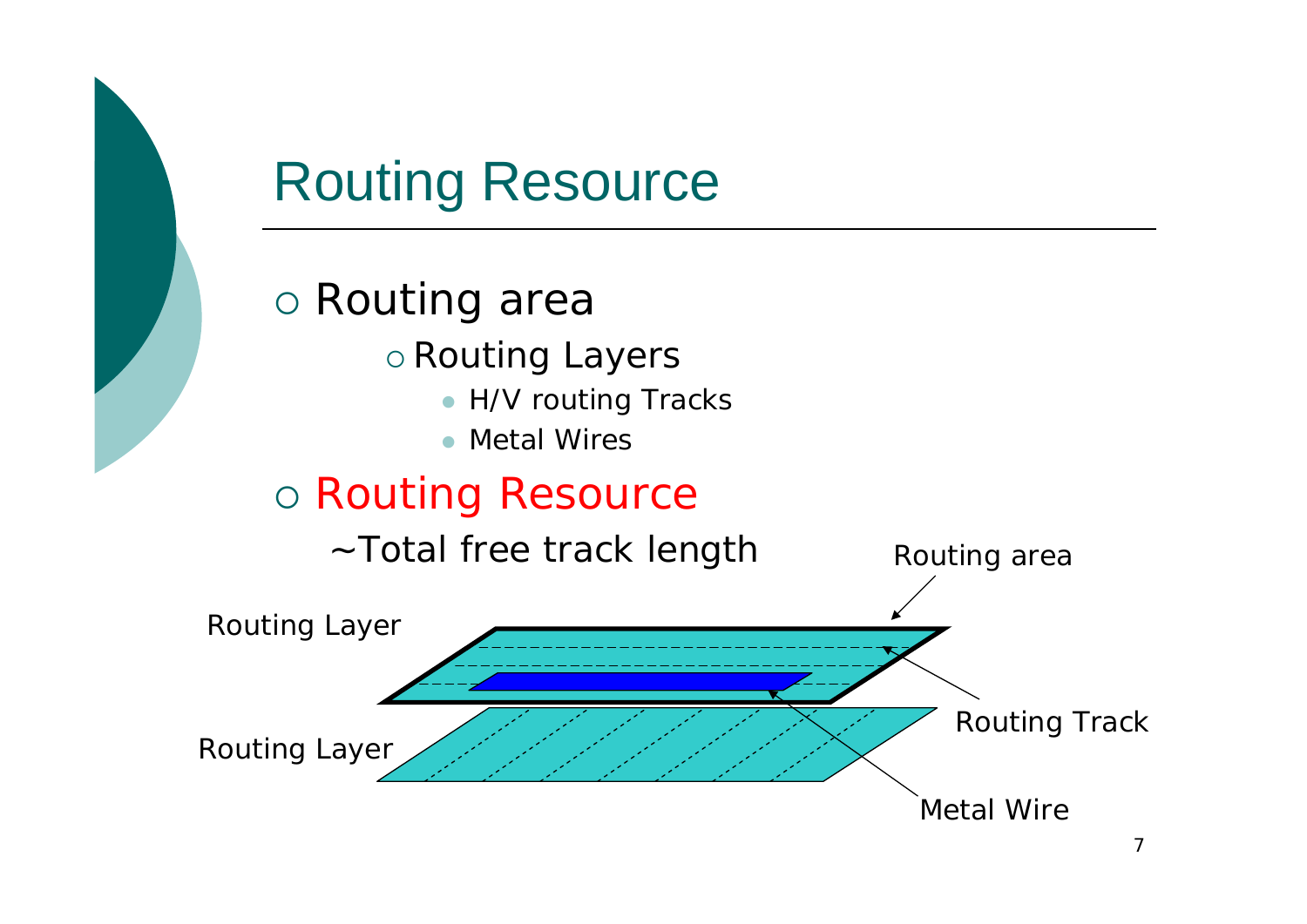## Previous Approach

#### o Target

- $\bullet$  total track length  $\geq$  total wire length
- Total wire length prediction
	- o Rent's rule based approach
	- $\circ$  Placement modeling based approach
- Total track length
	- $\circ$  Decided by the routing area and a given process setting (e.g.: layer number)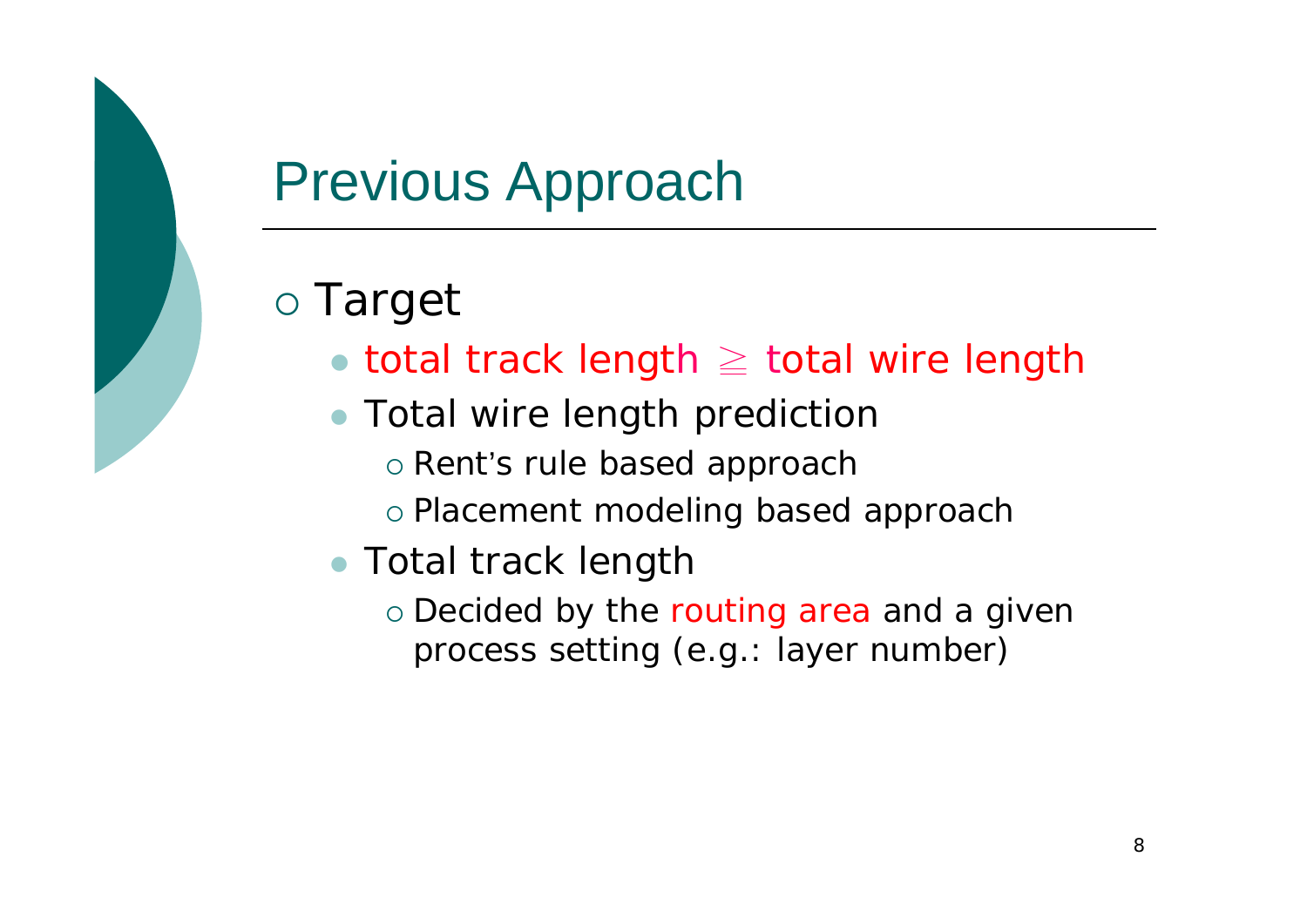#### Problem

o Larger track length than wire length cannot guarantee successful routing



- ${\circ}$  Requirement:
	- $\bullet$ #tracks on a cut line  $\ge$  #wires one a cut line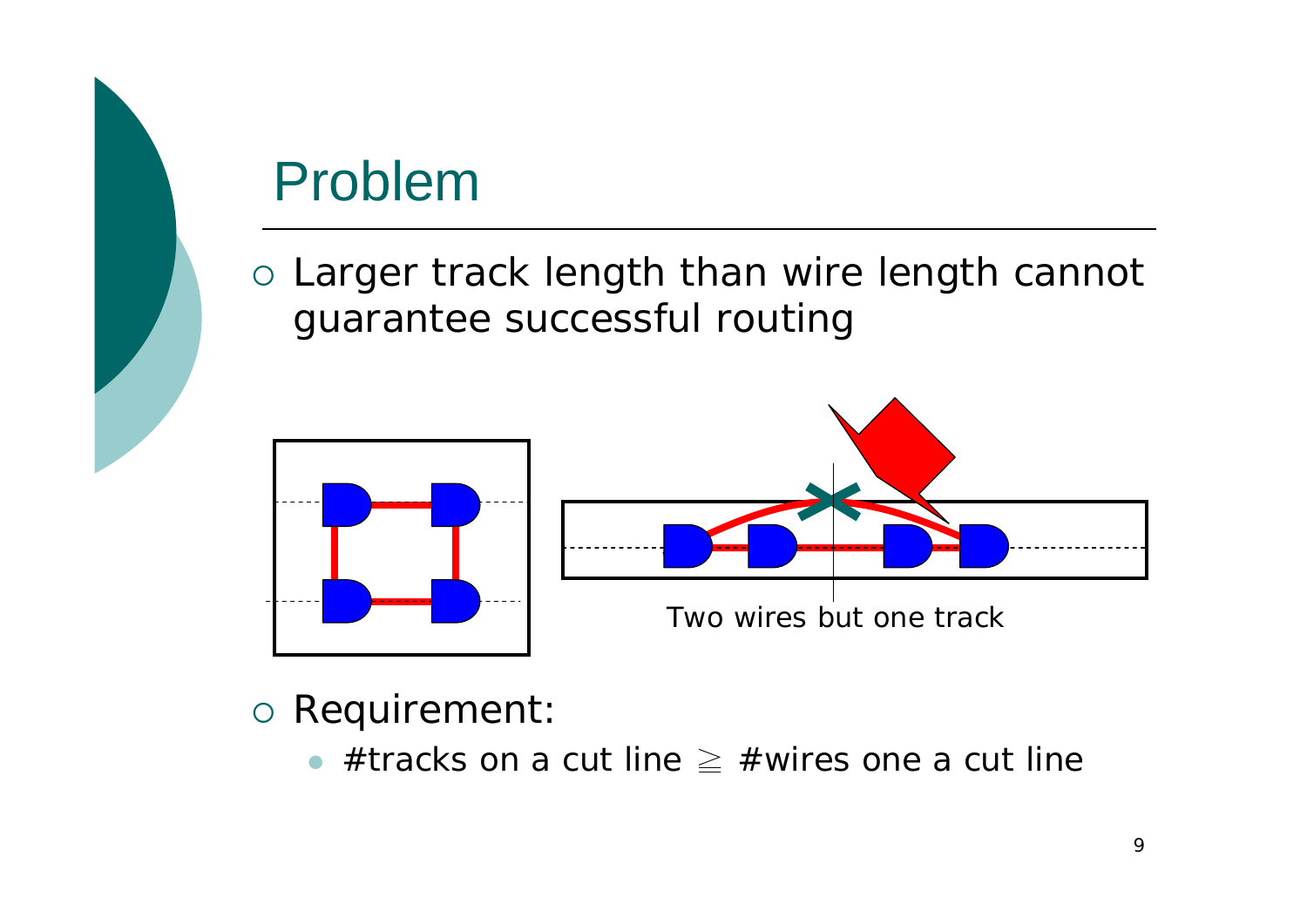## When Allocate Routing Resource..

- o Satisfy the resource requirement on each cut line.
- o Cut-demand
	- Required routing resources on a cut line

#### V cut line

| --<br>the company of the company of<br>$-$<br>with the core can make it had to<br>---<br><b>Separate</b><br>with the season of the con-<br><b>Constitution of the constitution of the con-</b><br>The first movement of the con-<br><b>COMMERCIAL CONSTRUCTION</b><br><b>State Street</b><br>--<br>. | <b>Constitution of the constitution of the constitution</b><br><b>Service Construction</b><br><b>Chapter Commission (1981) \$12.50</b><br>.<br>sales the world of an annual com-<br><b>CONTRACTOR CONTRACTOR CONTRACTOR</b><br>_<br><b>Contract Contract</b> |
|------------------------------------------------------------------------------------------------------------------------------------------------------------------------------------------------------------------------------------------------------------------------------------------------------|--------------------------------------------------------------------------------------------------------------------------------------------------------------------------------------------------------------------------------------------------------------|
|                                                                                                                                                                                                                                                                                                      | <b>CONTRACTOR</b><br><b>THE R. P. LEWIS CO., LANSING MICH.</b>                                                                                                                                                                                               |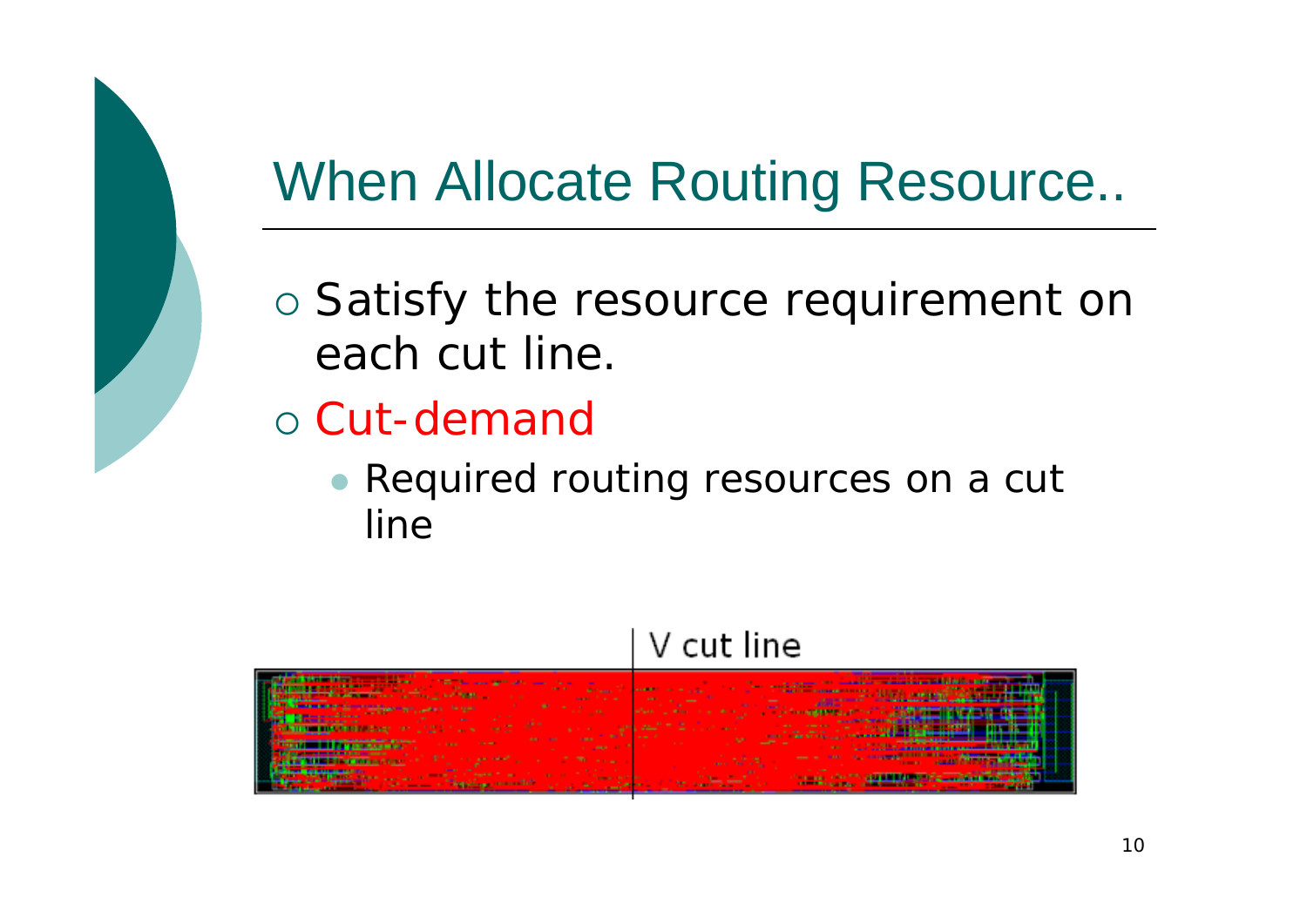# **Outline**

- o Requirements for Successful Routing
- o Cut-Demand
- { Routing Area Decision
- { Routing Resource Adjustment
- { Experimental Results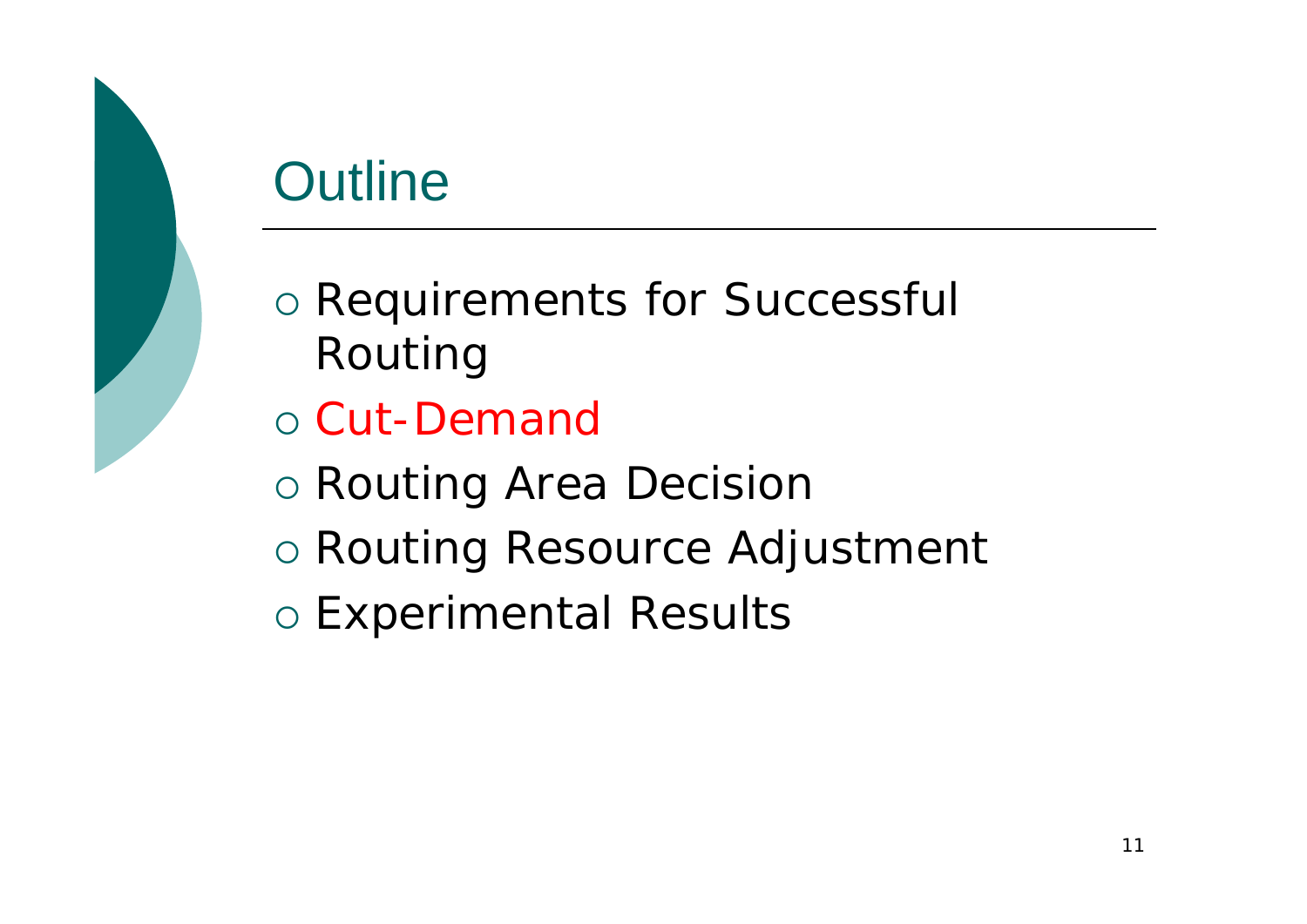#### H/V Cut-Demands

#### $\circ$  A cut line

- A line to divided a design into two partitions.
- o Cut-demand
	- The number of wires passing the cut line.
- o H/V cut-demand
	- The cut-demand of a H- or V-cut line

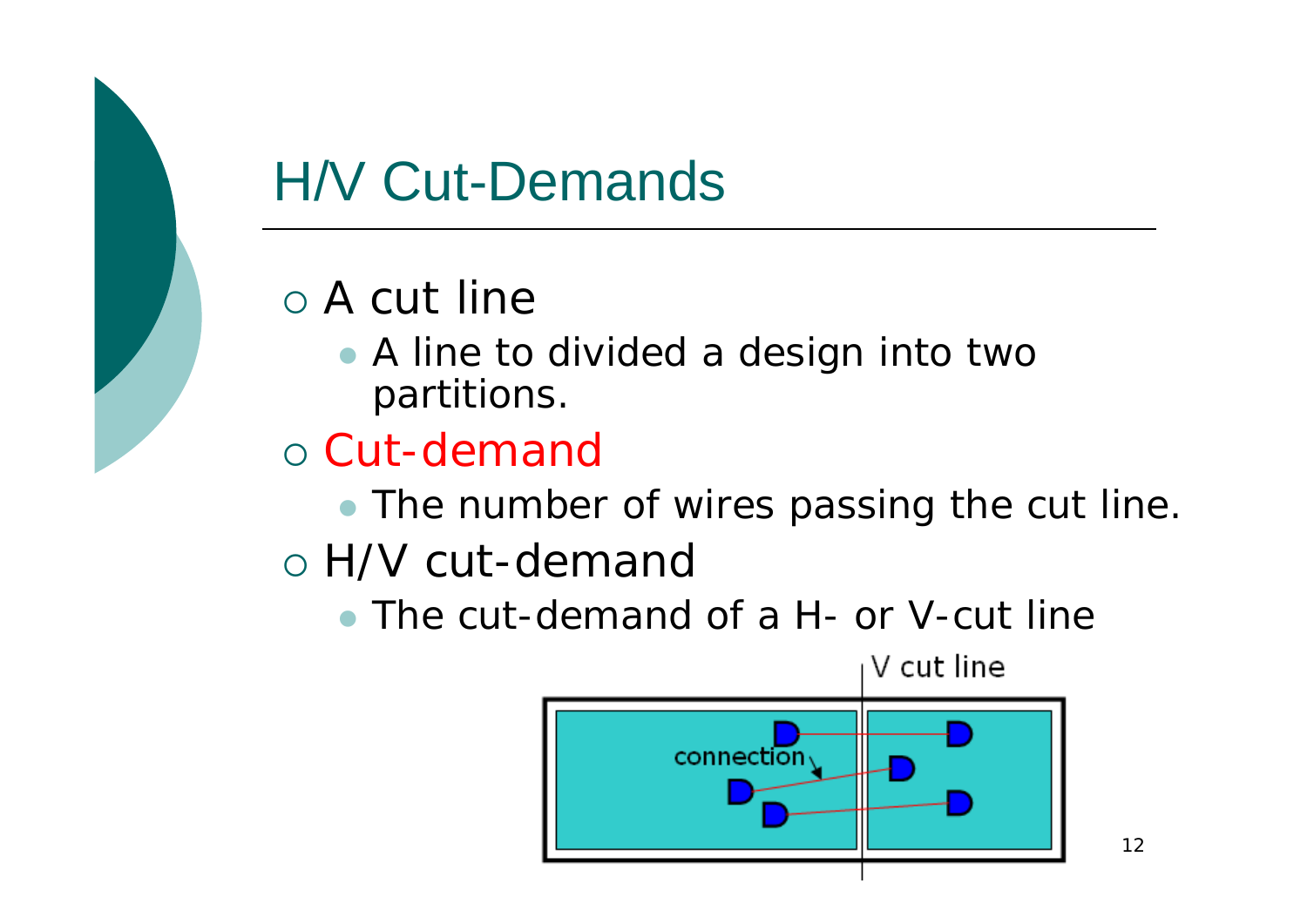## When Allocate Routing Resource..

#### o To satisfy all H/V-cut demand

- $\bullet$  #H-routing tracks should be lager than the maximum V cut-demands.
- $\bullet$  #V-routing tracks should be lager than the maximum H cut-demands.

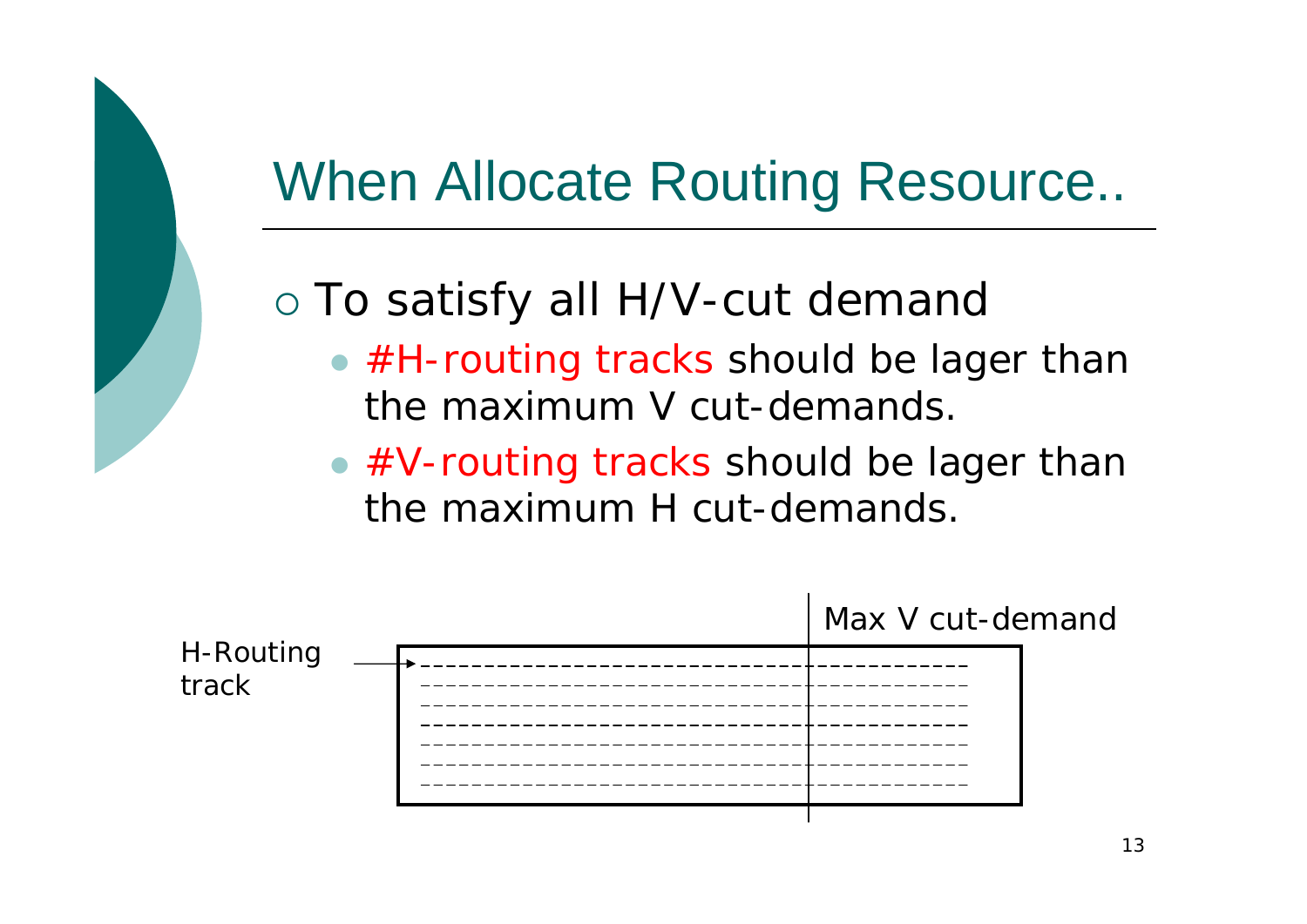#### Our Idea

 $\circ$  To determine routing area to support sufficient routing tracks for maximum H/V cut-demands.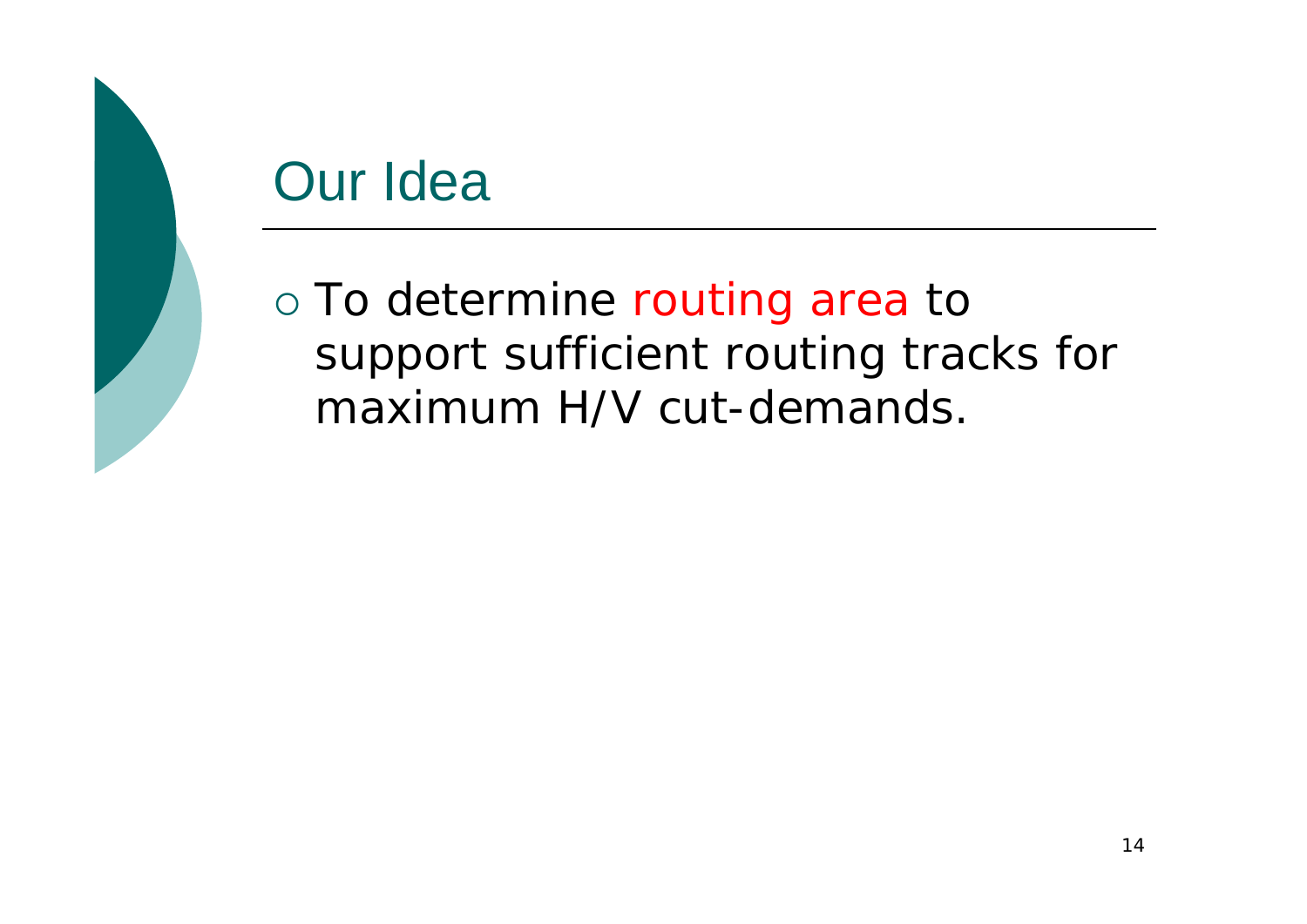# **Outline**

- o Requirements for Successful Routing
- o Cut-Demands
- o Routing Area Decision
- { Routing Resource Adjustment
- { Experimental Results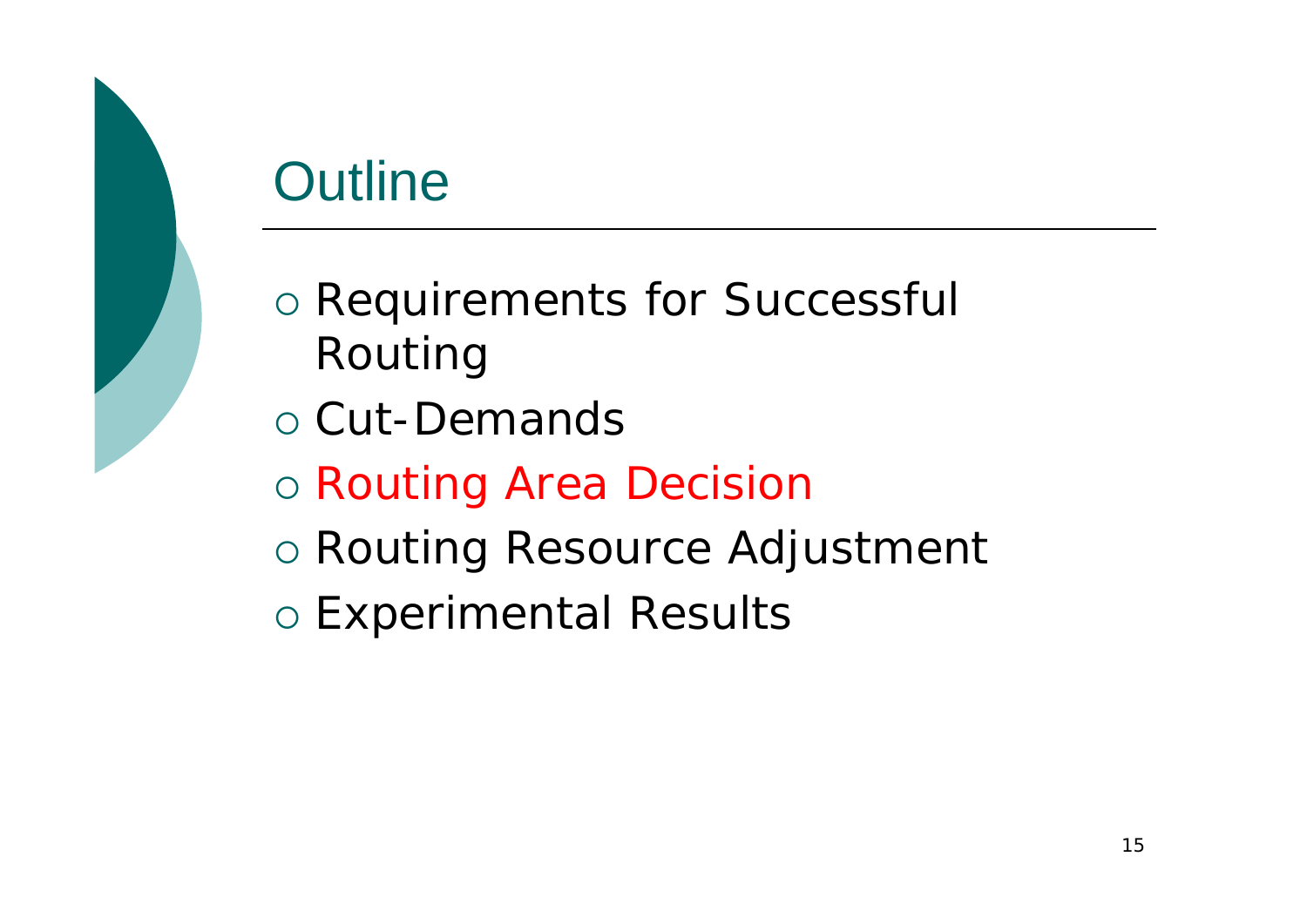#### Routing Area

#### $\circ$  Goal

 $\bullet$  have sufficient H/V routing tracks for max V/H cutdemand.

 ${\circ}$  Routing area (with given technology parameters)

- $\bullet$ Area height  $\Rightarrow$  #H tracks
- $\bullet$ Area width  $\Rightarrow$  #V tracks
- $\bullet$  Requirement
	- $\circ$  # H tracks  $\geq$  max V cut-demand
	- $\circ$  # V tracks  $\geq$  max H cut-demand

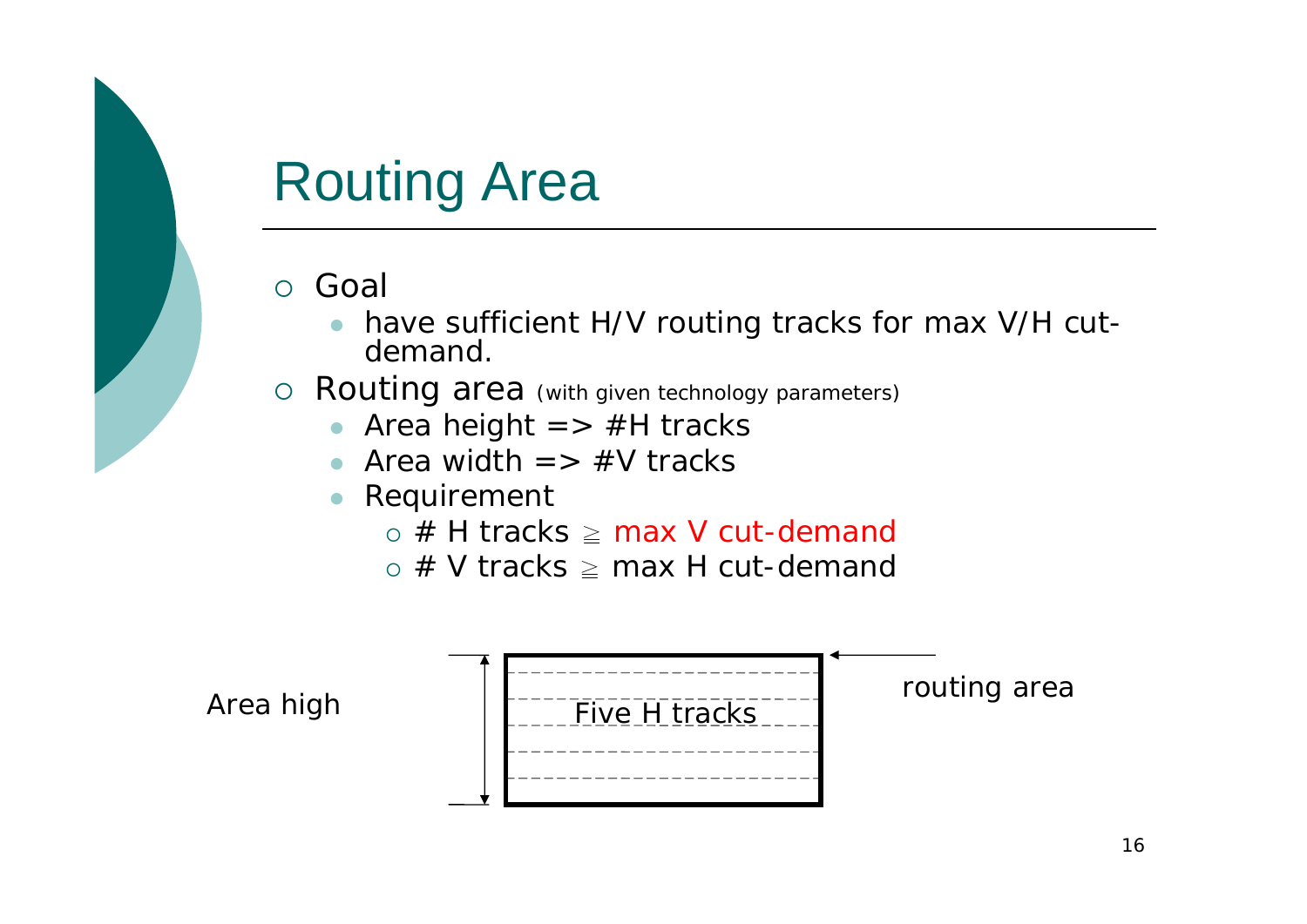## Maximum H/V Cut-Demands

#### o Maximum H/V cut-demand prediction  $\bullet$ One track is needed to wire a connection

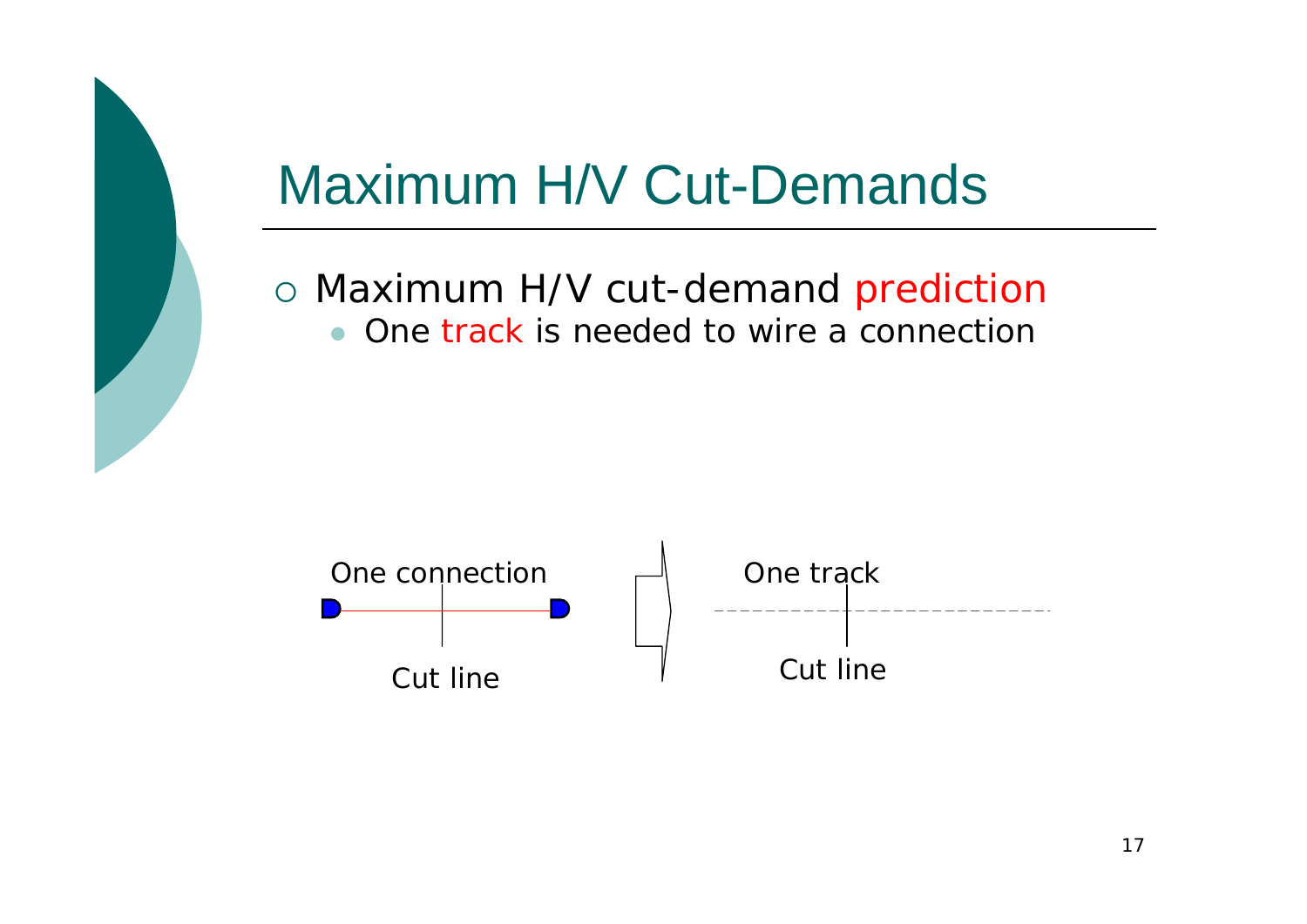## Maximum Cut Demand Prediction 1/3

#### o Rent's Rule

 $\bullet$  The format to predict the number of external pins of a design block.

$$
T = \lambda \cdot G
$$
  
External pin count  
1  
average gate pin count

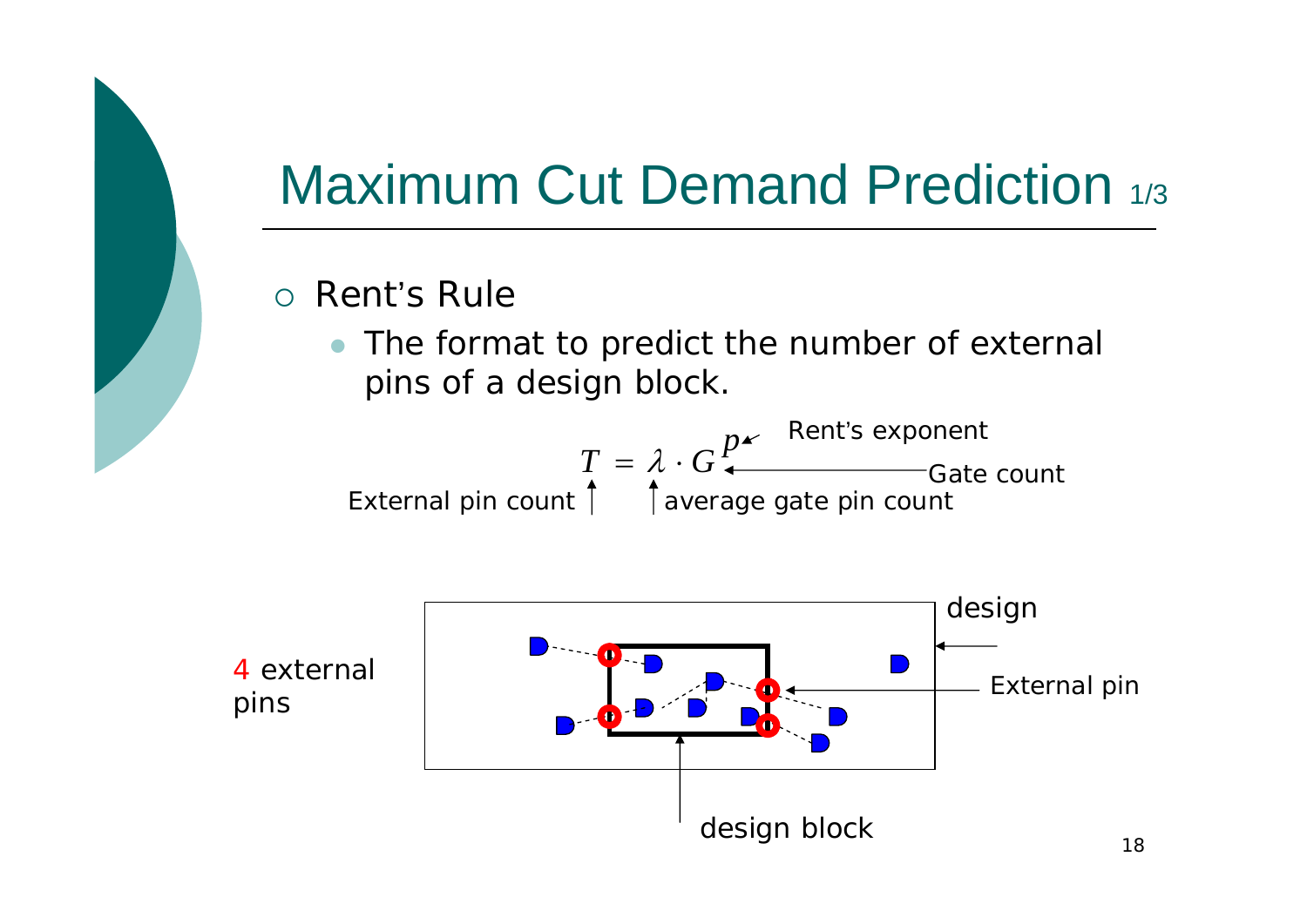## Maximum Cut Demand Prediction 2/3

- { The maximum H/V cut-demand based on quick global placement (accurate)
- o Do a quick global placement (no detail placement)
	- Calculate the maximum H/V cut-demands

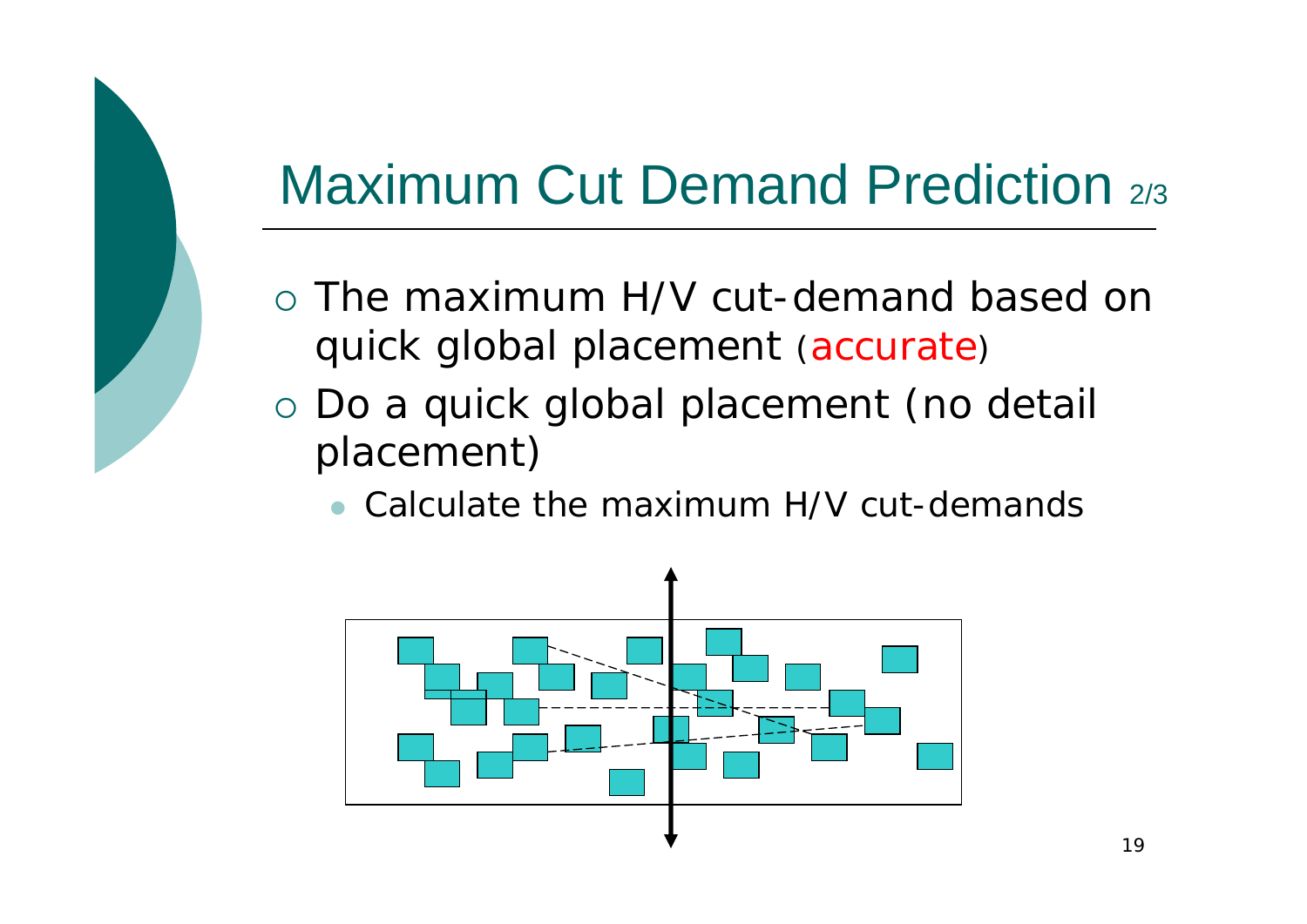#### Maximum Cut Demand Prediction 2/3

- { The maximum H/V cut-demand based on Rent's rule (quick)
	- The maximum cut-demand is usually between two (nearly) equal-sized partitions
	- Max H cut demand = external pin count  $-$  IO pin.
		- $\circ$  Use Rent's rule to predict external pin count



Predict/Real  $= 6.8/7$  wires.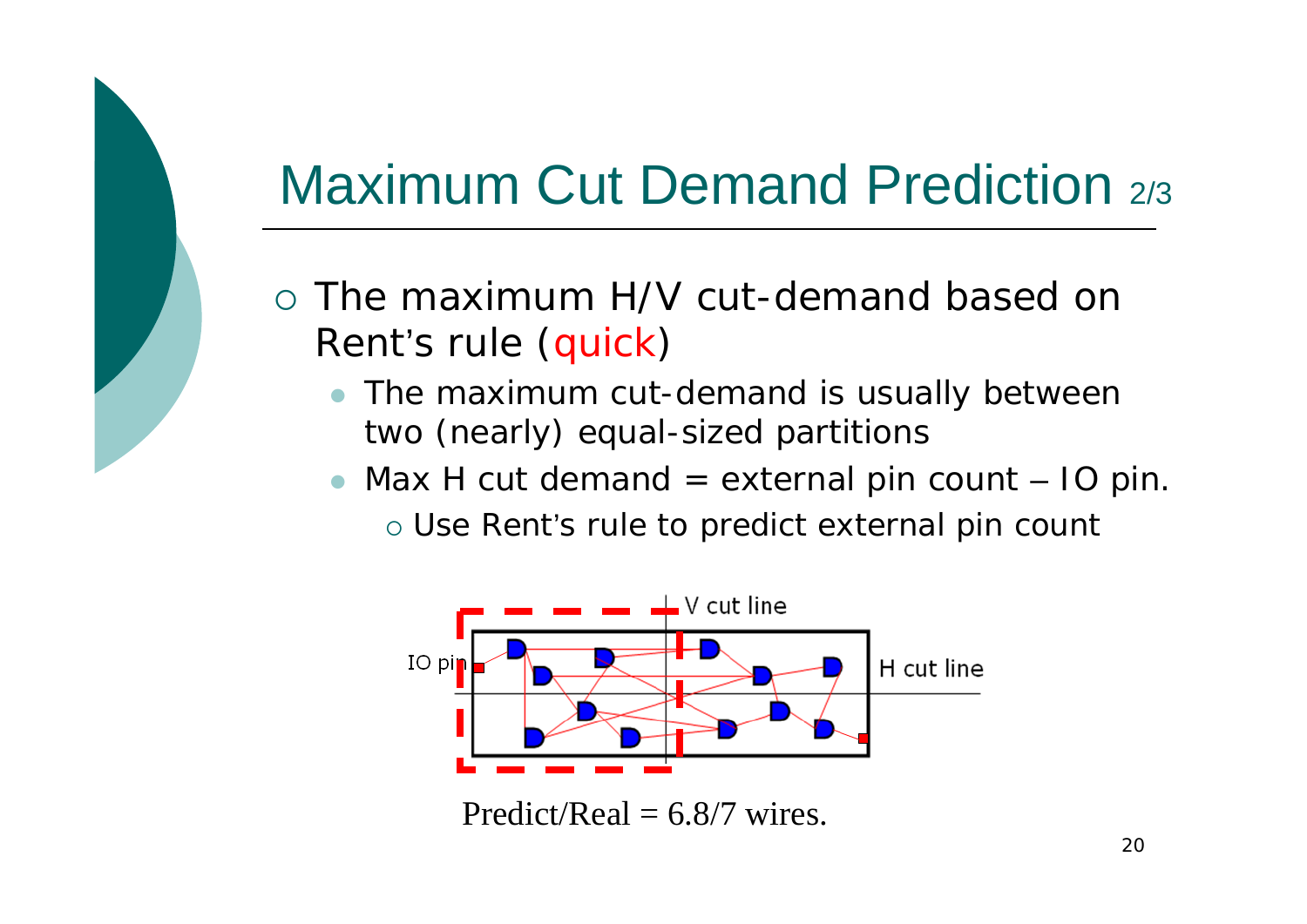#### Routing Area Decision  $1/2$

- o In practice, routing tracks are not fully used.
	- Resource utilization rate
		- $\circ$   $U_{_{V}}$  = Max V cut-demand / num of H routing track.
		- $\circ$   $U_H^{}$  = Max H cut-demand / num of H routing track.

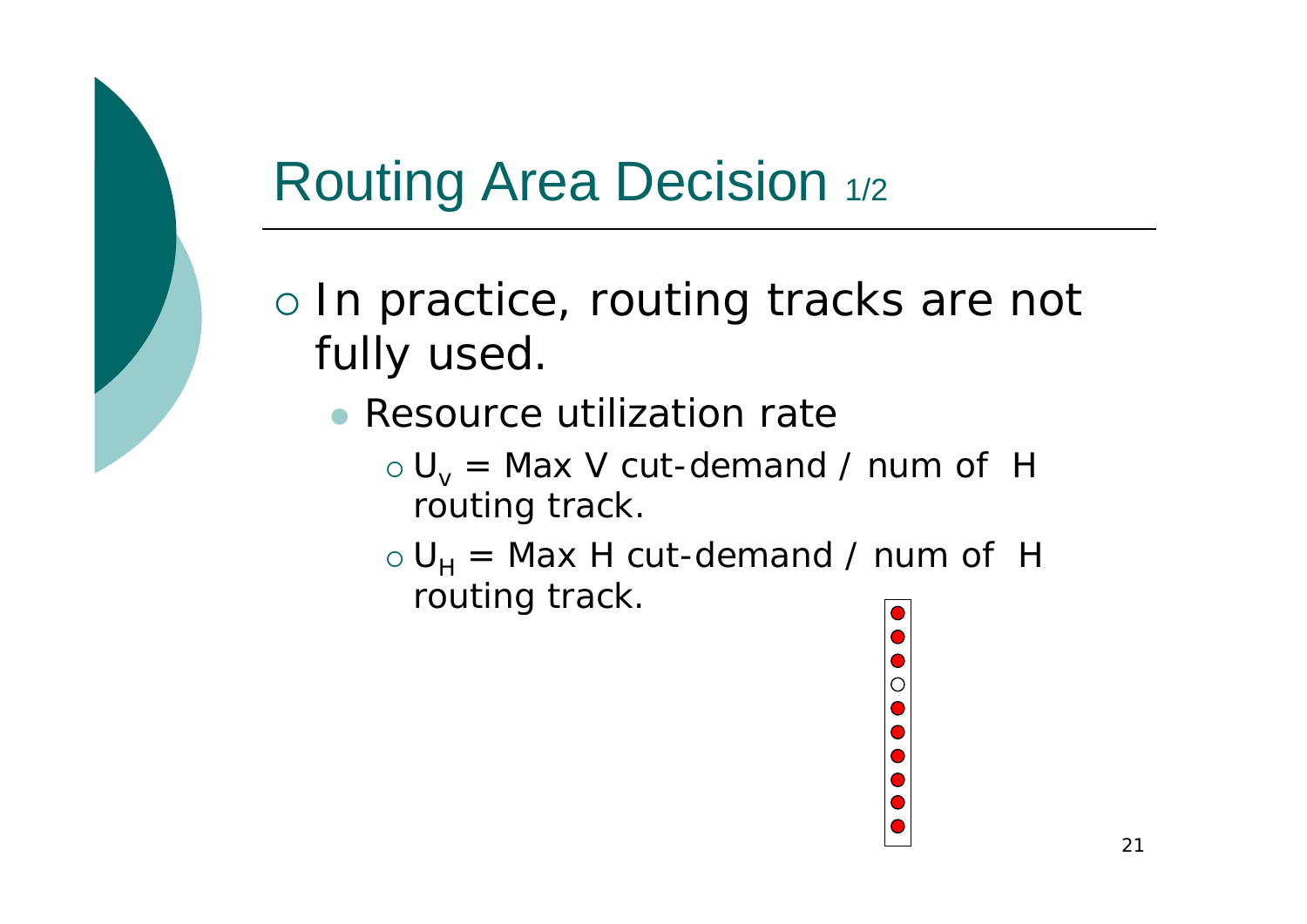#### Routing Area Decision  $1/2$

#### $\circ$  The minimum number of routing tracks satisfying H/V cut-demands.

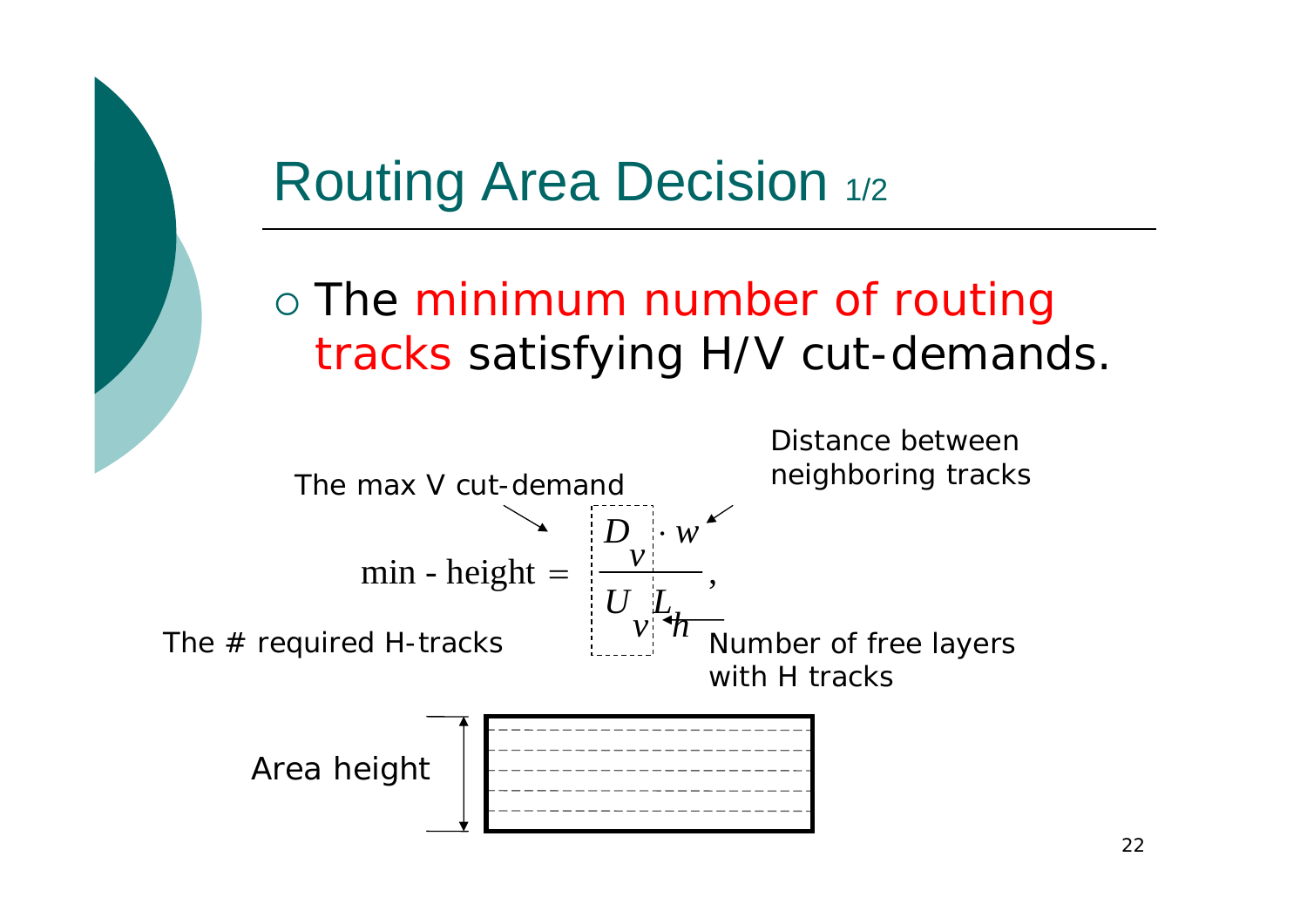#### Routing Area Decision 2/2

{ With a given aspect ratio, *<sup>r</sup>*, the routing area is the minimum one which encloses the rectangular of minimum routing area.

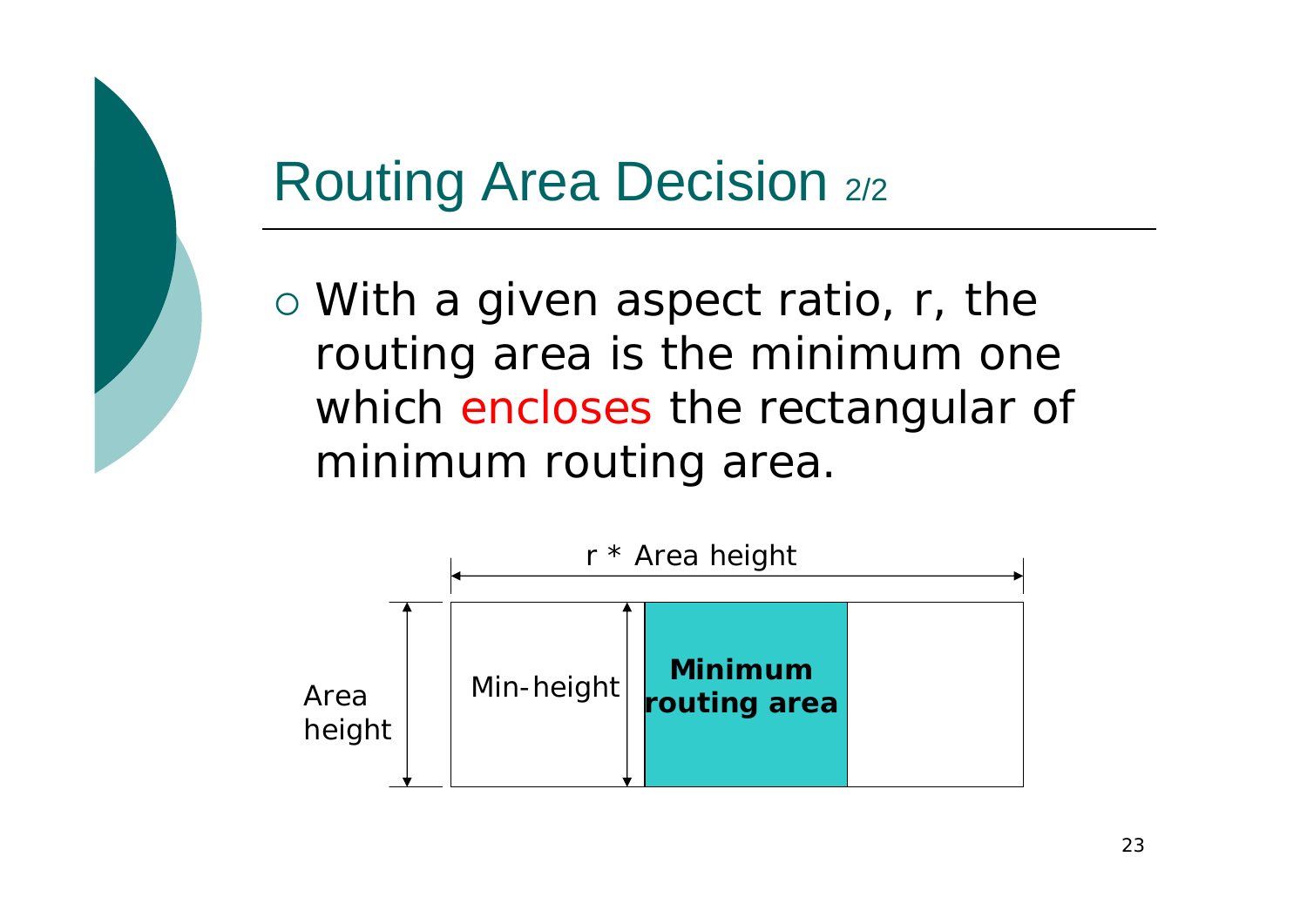# **Outline**

- o Requirements for Successful Routing
- o Cut-Demand
- { Routing Area Decision
- o Effective Resource Utilization
- { Experimental Results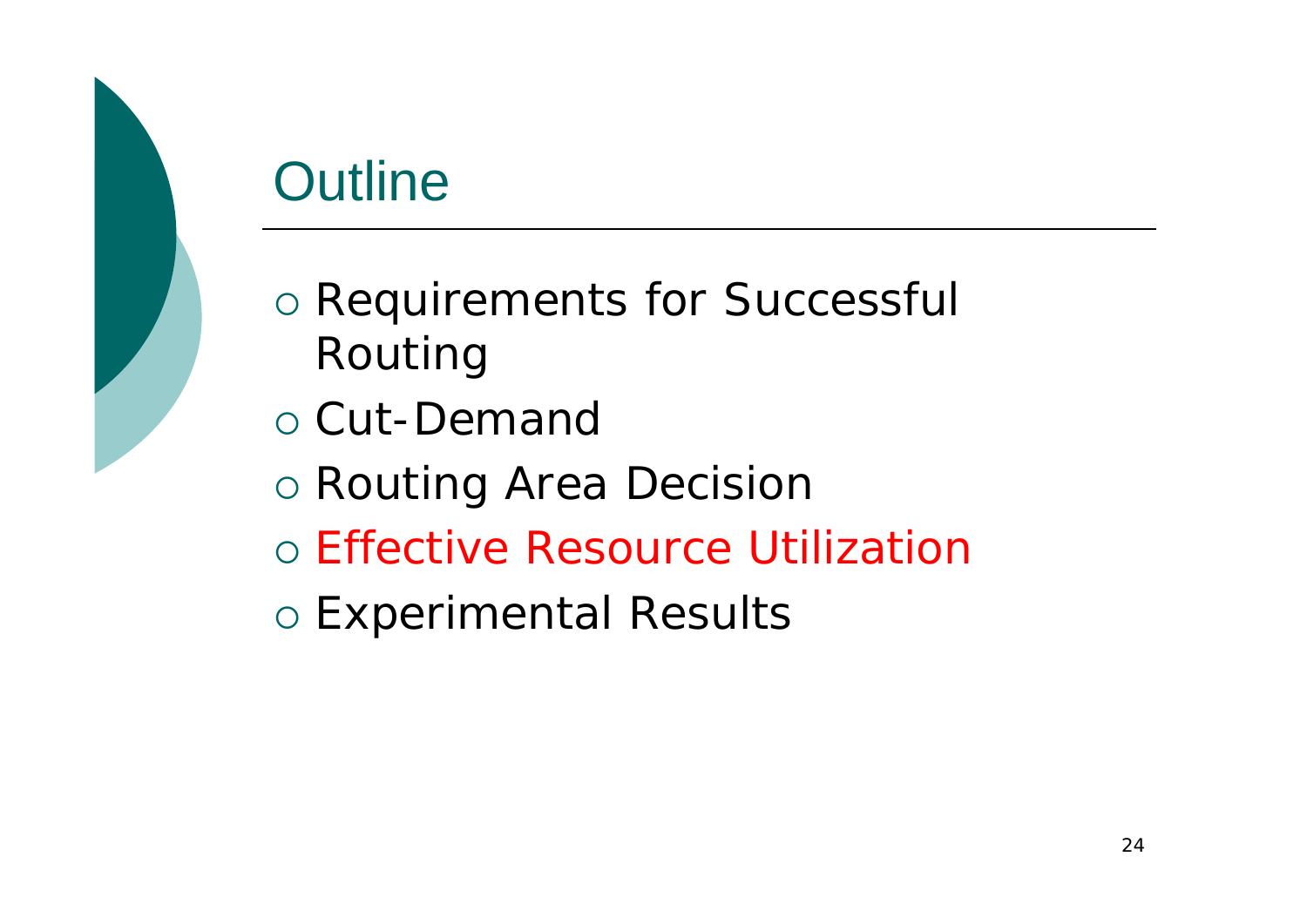## Effective Resource Utilization

- $\circ$  A method to adjust metal-1 routing resource in placement.
	- effective resource utilization.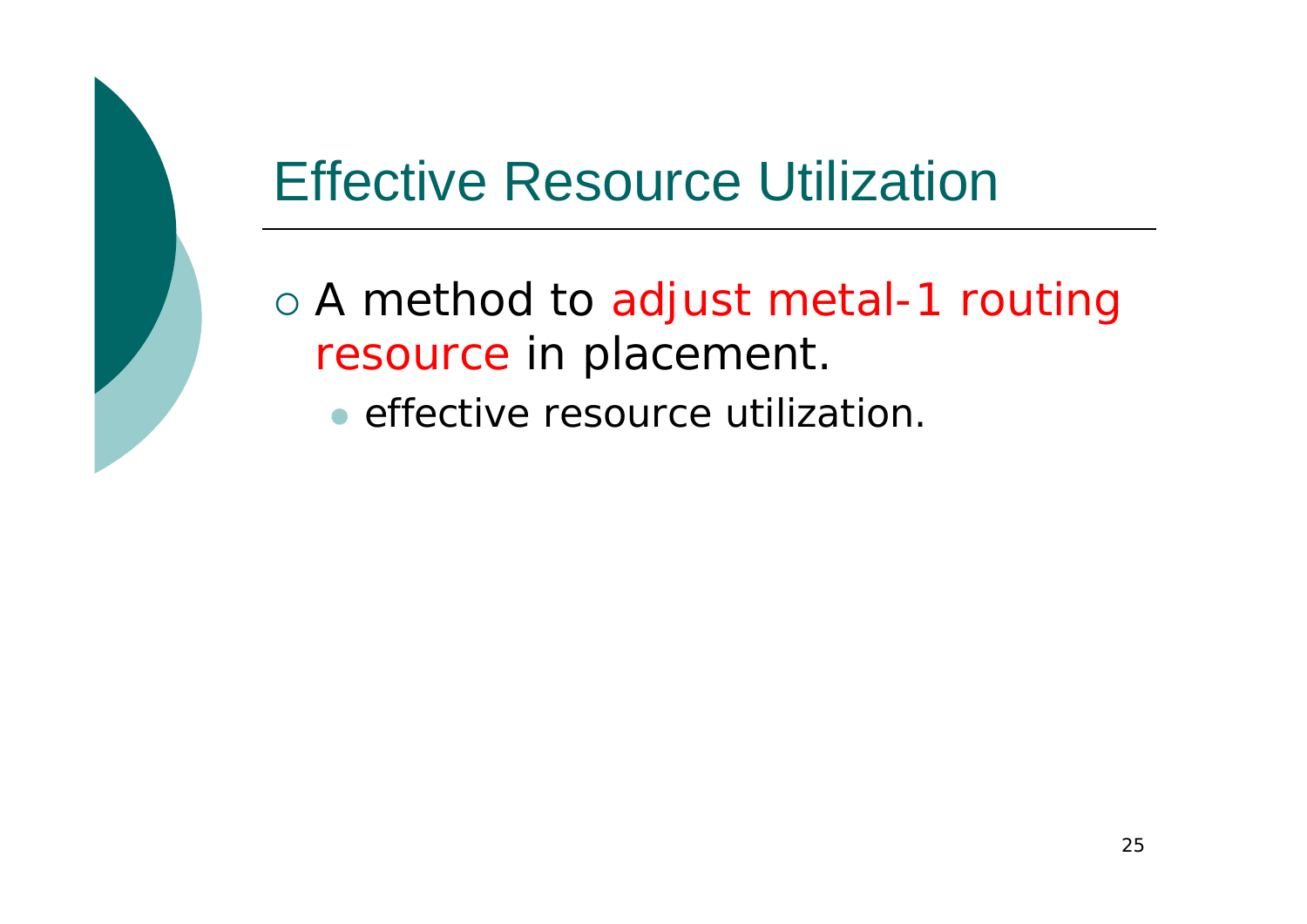## "Useless" Routing Resource

- o Small routing areas in metal-1 are rarely used.
	- Create a wire on a small routing area, two extra via are required.

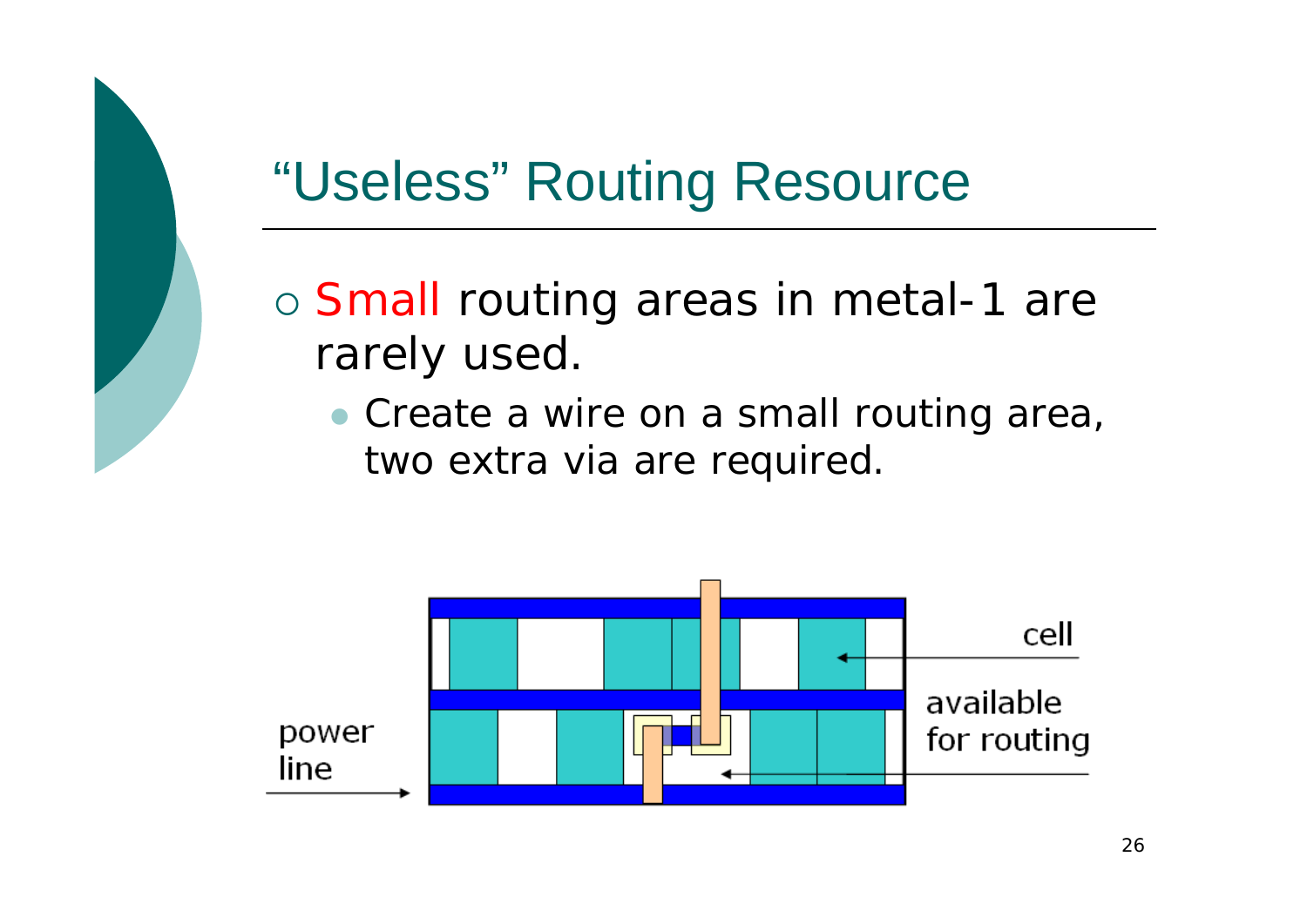# "Useful" Routing Tracks

#### o Our method

- Use placement blockages to create useful M1 routing tracks.
- long routing tracks on metal-1.



- 1. Two placement blockages are created.
- 2. Four "useful " routing tracks are created.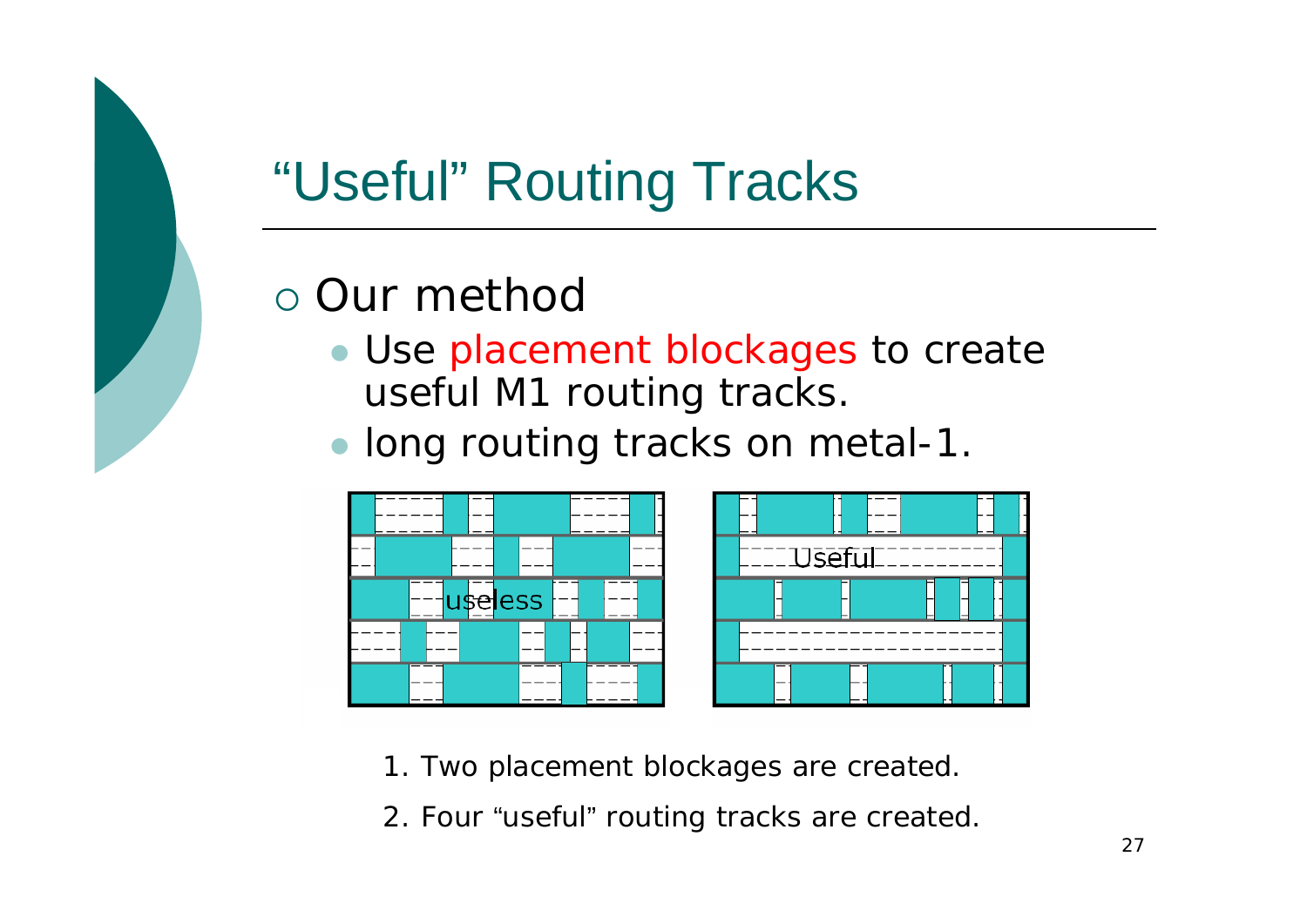# Algorithm Flow

**Input**: An un-placed design num-blk /\* placement blockage num \*/. util-rate /\* resource utilization rate. \*/ **Output**: A placed design 1. free-area = design area  $\cdot$  util-rate –— total cell area; 2. Determine the rectangular a placement blockage 3. Uniformly create num-blk placement blockages. 4. Call a placer to place cells.



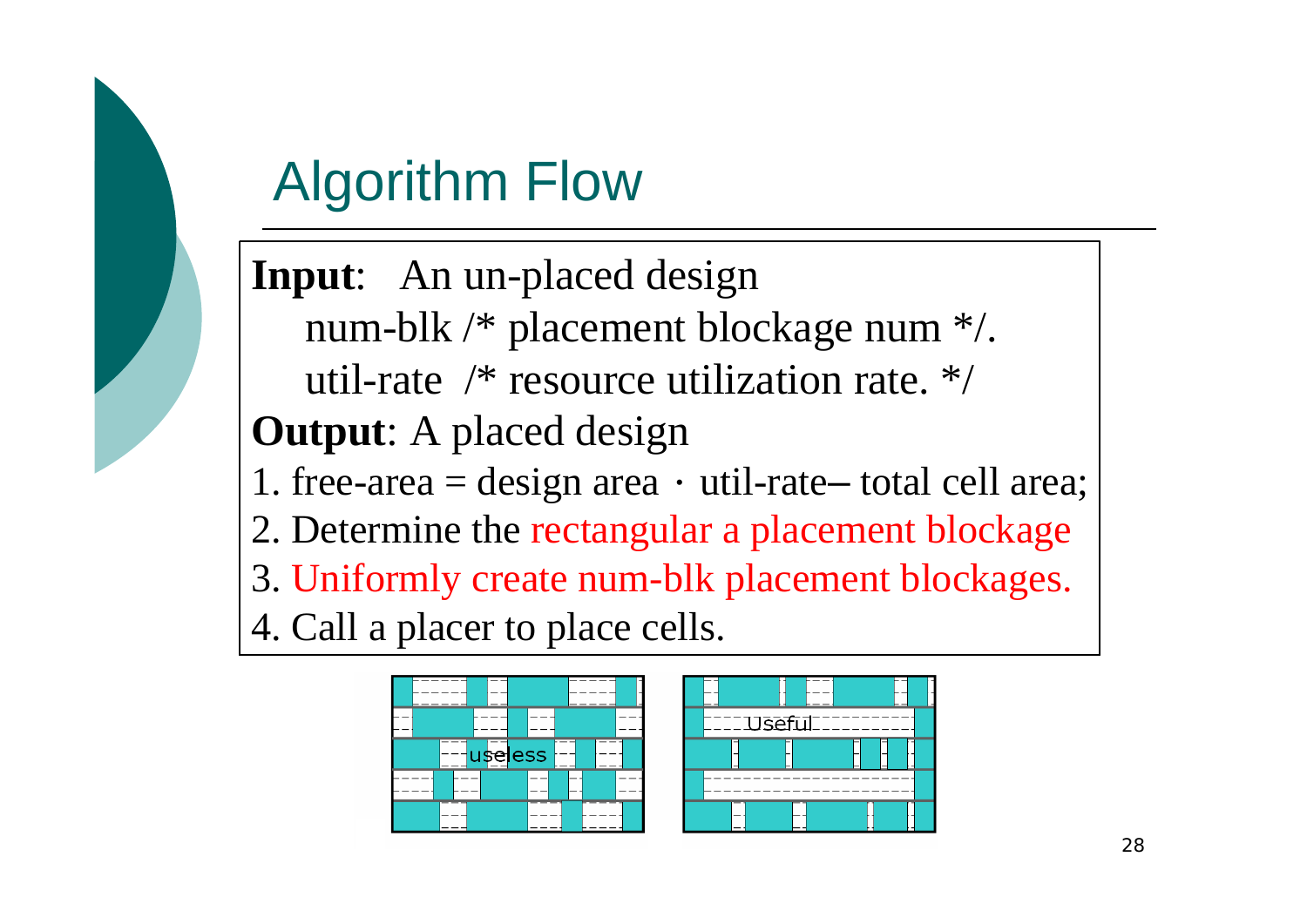# Routing Area Shrinking

o With increasing of "useful " routing tracks, the routing area can be shrunk.

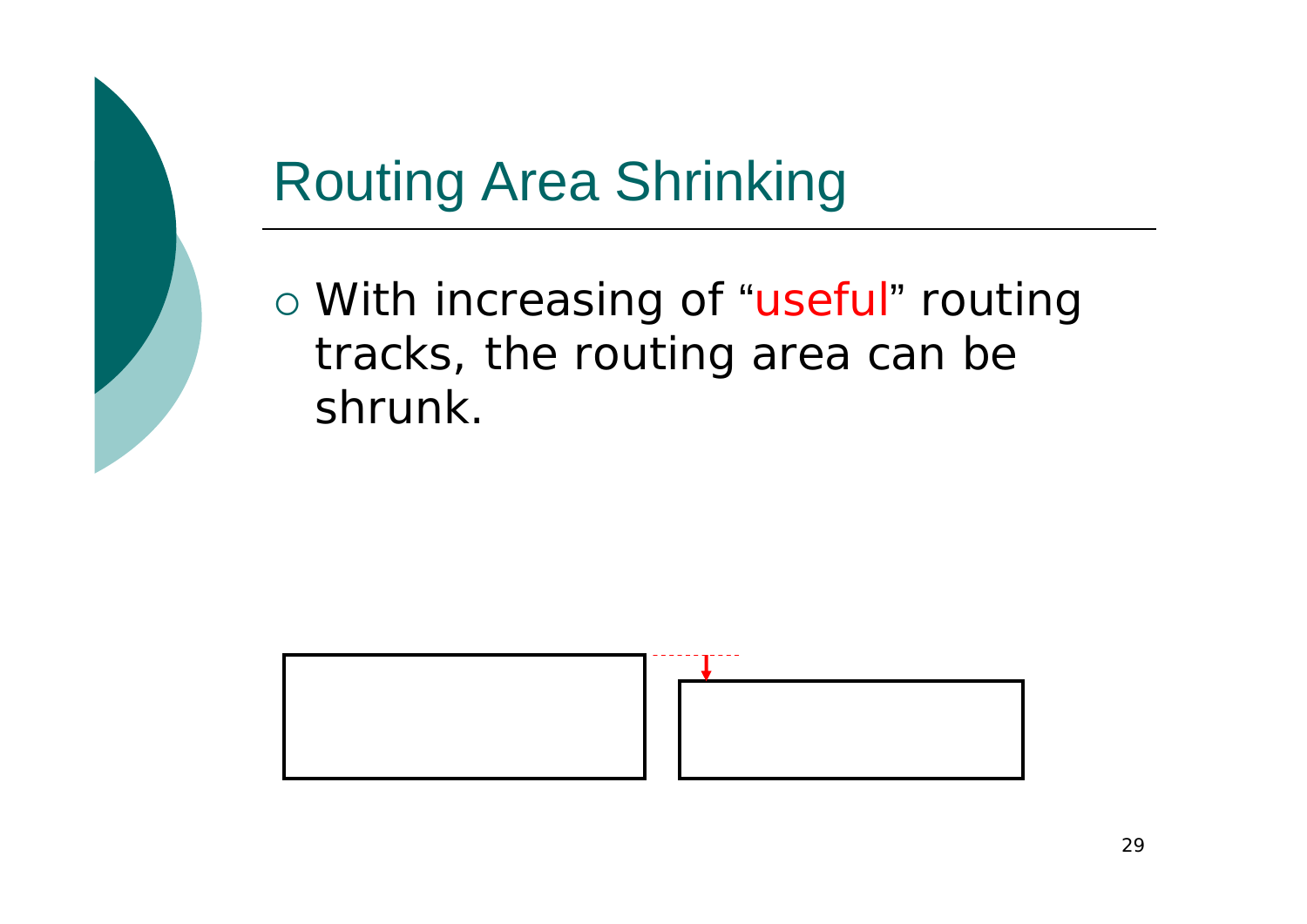#### Upper Bound

o A design is routable if it has enough H tracks.

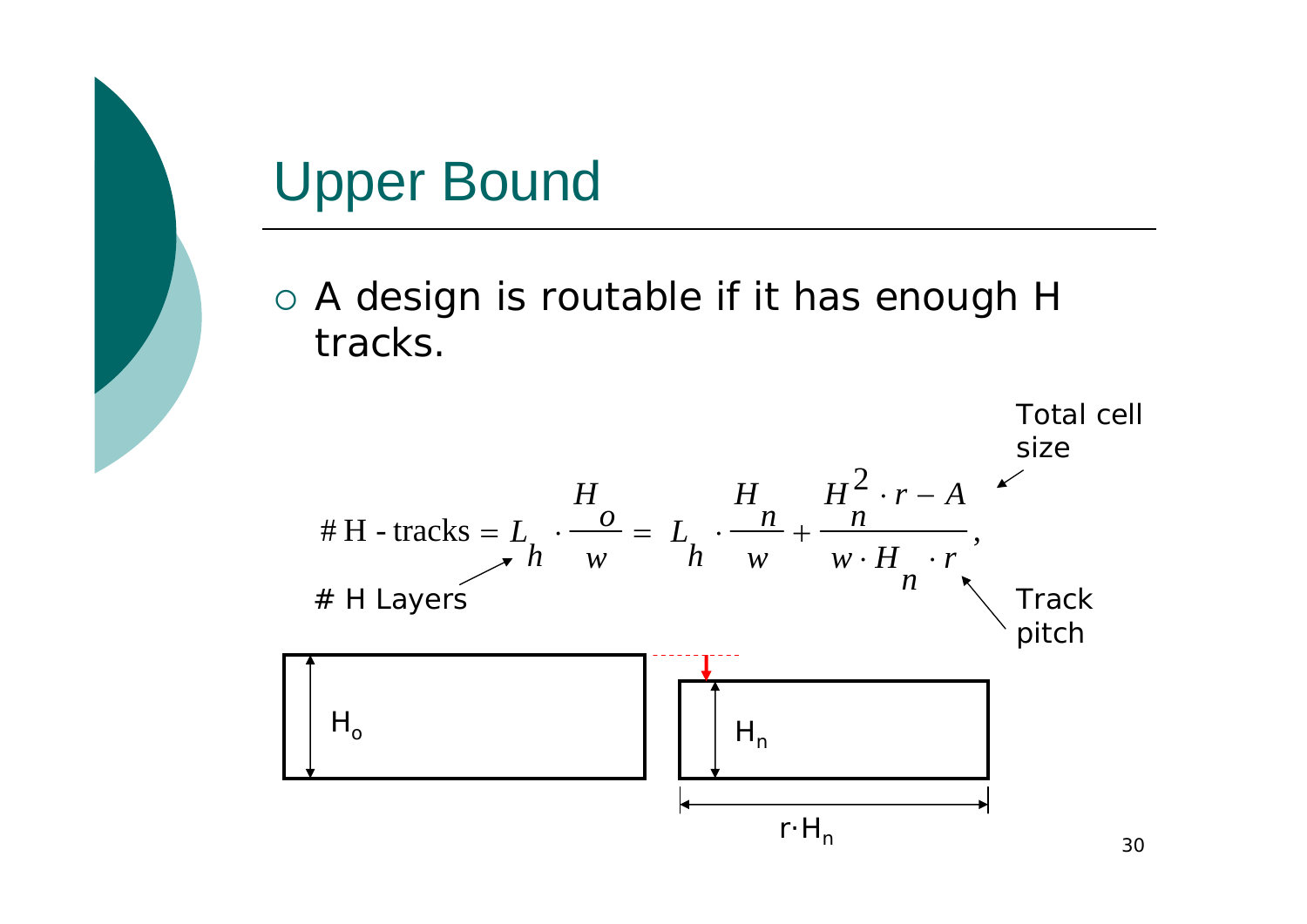## **Outline**

- o Requirements for Successful Routing
- o Cut-Demand
- { Routing Area Decision
- o Experimental Results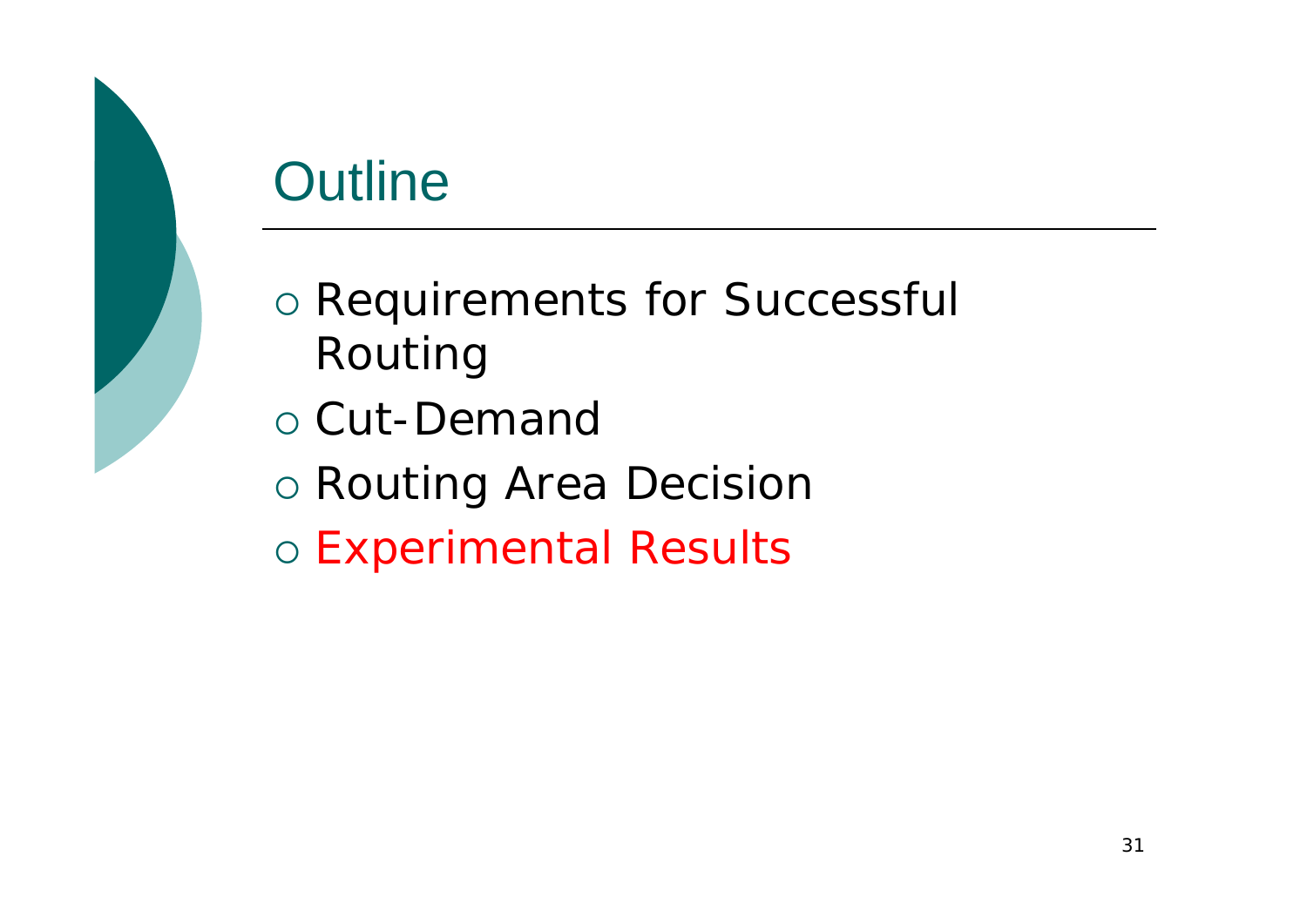#### Experimental Results

#### { Test cases

- $\bullet$ Five congested test cases with large aspect ratio.
- $\bullet\;$  We focus on allocating sufficient H routing tracks.

| Cases           | $\#inst$ | #net   | $\#layer$ | A.R. |
|-----------------|----------|--------|-----------|------|
| U1              | 1,234    | 1,333  | 5         | 0.2  |
| C1              | 834      | 902    | 3         | 7.8  |
| C2              | 1,558    | 1,775  | 3         | 7.8  |
| $\overline{C}$  | 6,747    | 6,934  | 3         | 4.8  |
| $\overline{C4}$ | 143,616  | 82,078 | 5         |      |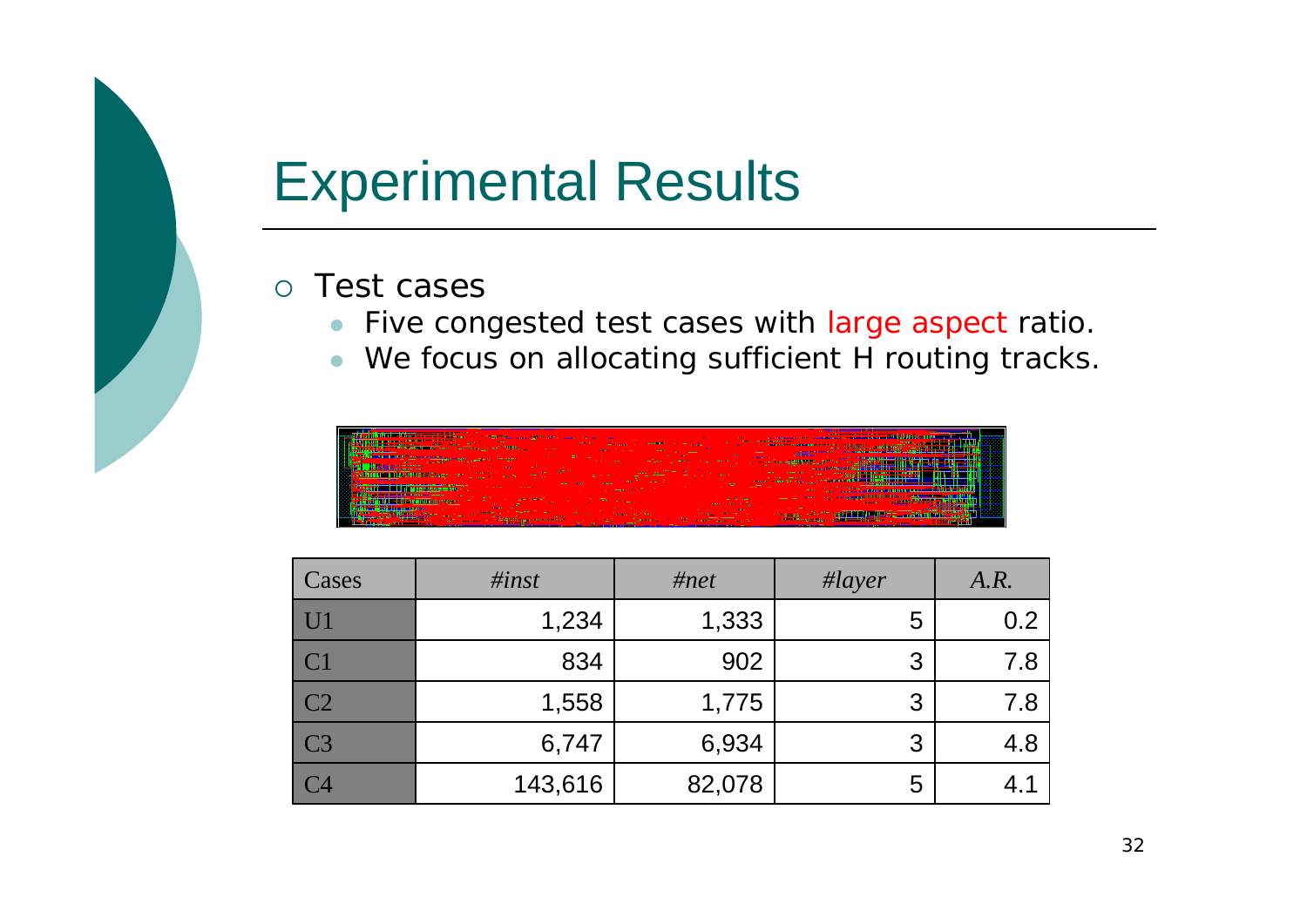#### Cut-Demand Prediction

- o GP approach provides more accurate results.
- $\circ$  The prediction errors
	- Rent: less than 21%, average 11%
	- GP: less than 8%, average 5%

| Cases          | Rent  | <b>GP</b> | #max V cut-<br>demand |
|----------------|-------|-----------|-----------------------|
| U1             | 252   | 243       | 241                   |
| C1             | 111   | 109       | 101                   |
| C2             | 174   | 176       | 166                   |
| C <sub>3</sub> | 409   | 335       | 338                   |
| C <sub>4</sub> | 2,908 | 3,128     | 3,098                 |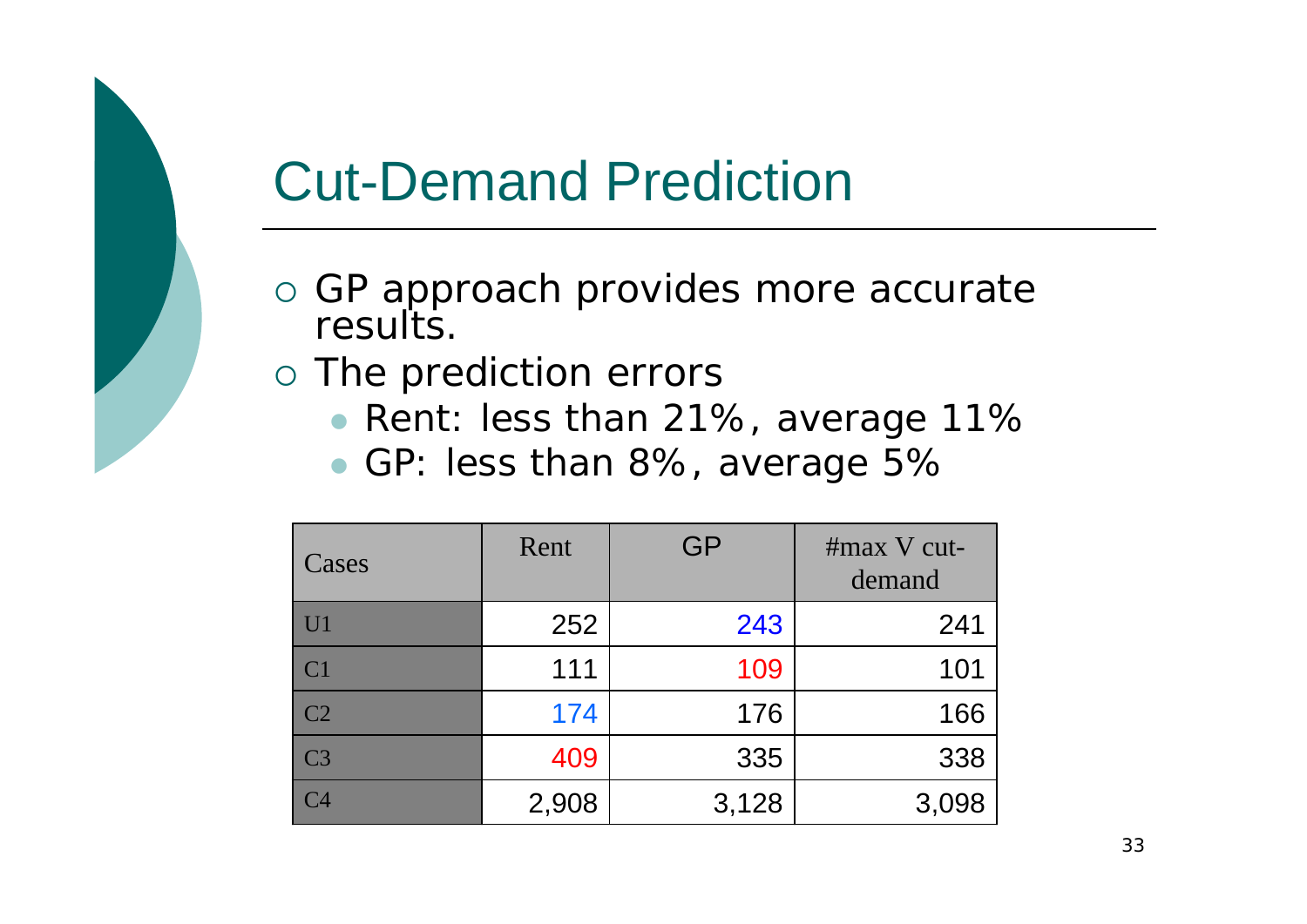# Routing Resource Consolidation 1/3

#### { **5.3 times Faster**

o Better layout

• Less via count and sort wire length

|                 | Original P&R results |          |               | <b>Our Result</b> |          |               |
|-----------------|----------------------|----------|---------------|-------------------|----------|---------------|
| Case            | time(s)              | W.L.(mm) | $\#via(x100)$ | time(s)           | W.L.(mm) | $\#via(x100)$ |
| U1              | 603                  | 169      | 130           | 67                | 164      | 127           |
| C1              | 19,223               | 152      | 90            | 825               | 142      | 86            |
| C2              | 236                  | 22       | 114           | 62                | 22       | 113           |
| $\overline{C}$  | 2,737                | 174      | 516           | 2,058             | 163      | 487           |
| $\overline{C4}$ | 81,640               | 10,083   | 8246          | 38,876            | 9,789    | 8,084         |
| <b>Ratio</b>    | 5.3                  | 1.03     | 1.02          |                   |          |               |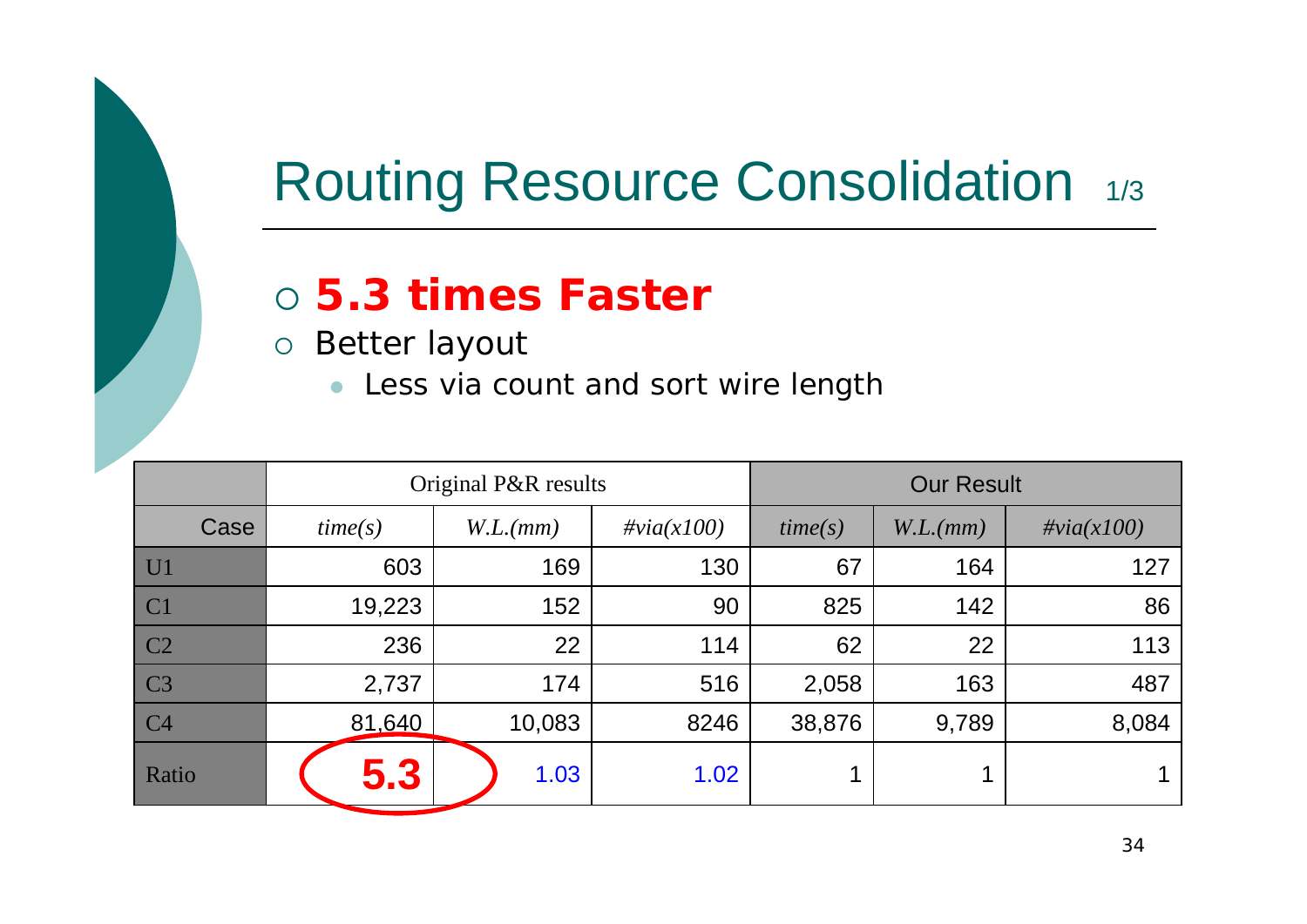# Routing Resource Consolidation 2/3

#### $\circ$  The routing result of C2.



35Metal-3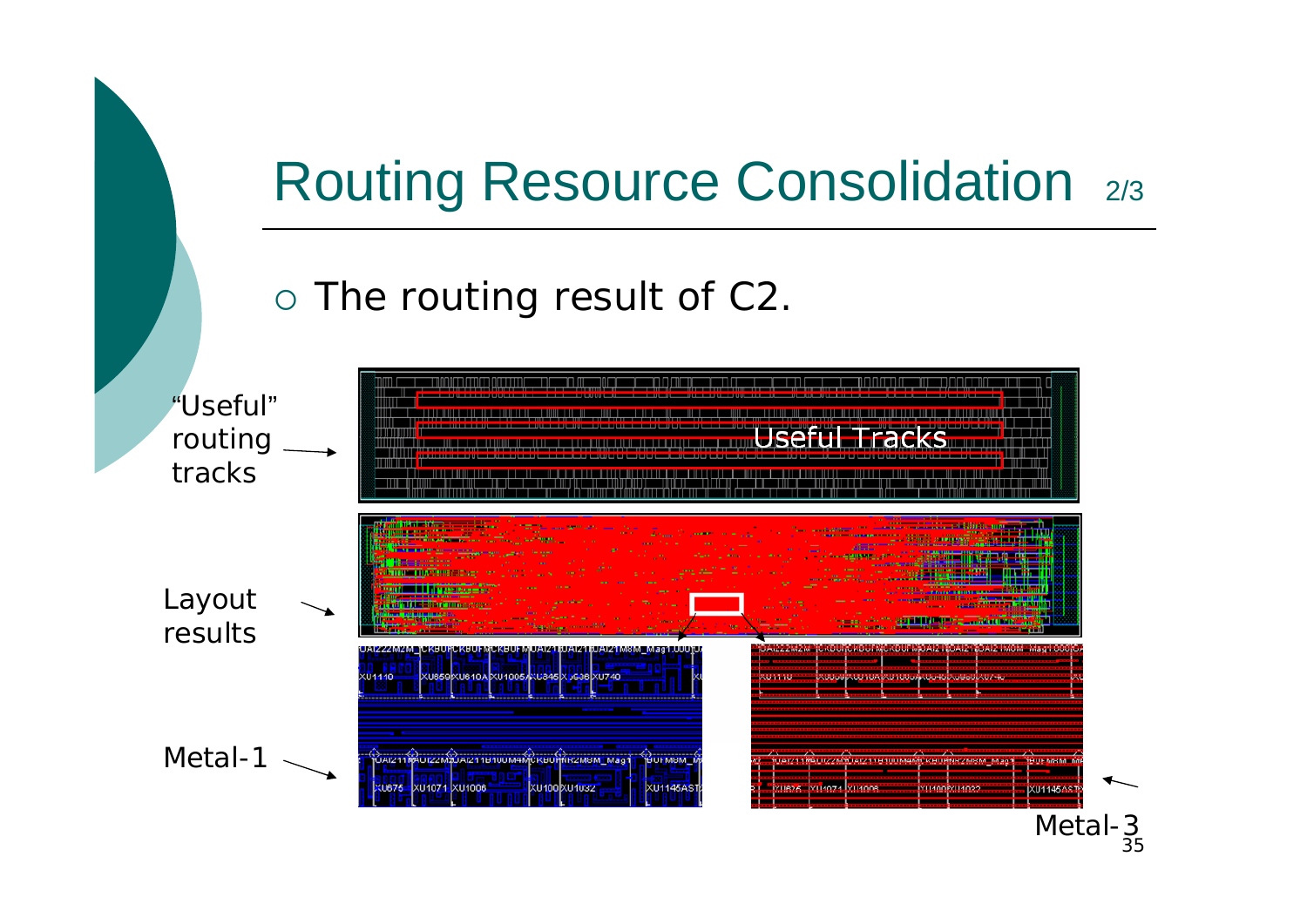# Routing Resource Consolidation 2/3

#### o Routing area reduction

• reduced  $2\%$  ~ 15%

| Case               | <b>Shrink</b> | Time(s) | Len(mm)   | $\#via(x100)$ |
|--------------------|---------------|---------|-----------|---------------|
| $ UI-S $           | 8%            | 573     | 162       | 130           |
| $CI-S$             | 10%           | 8566    | 145       | 88            |
| $C2-S$             | 15%           | 909     | <b>20</b> | 113           |
| $\overline{C}$ 3-S | 10%           | 11054   | 161       | 495           |
| $\overline{C4-S}$  | 2%            | 45845   | 9790      | 8089          |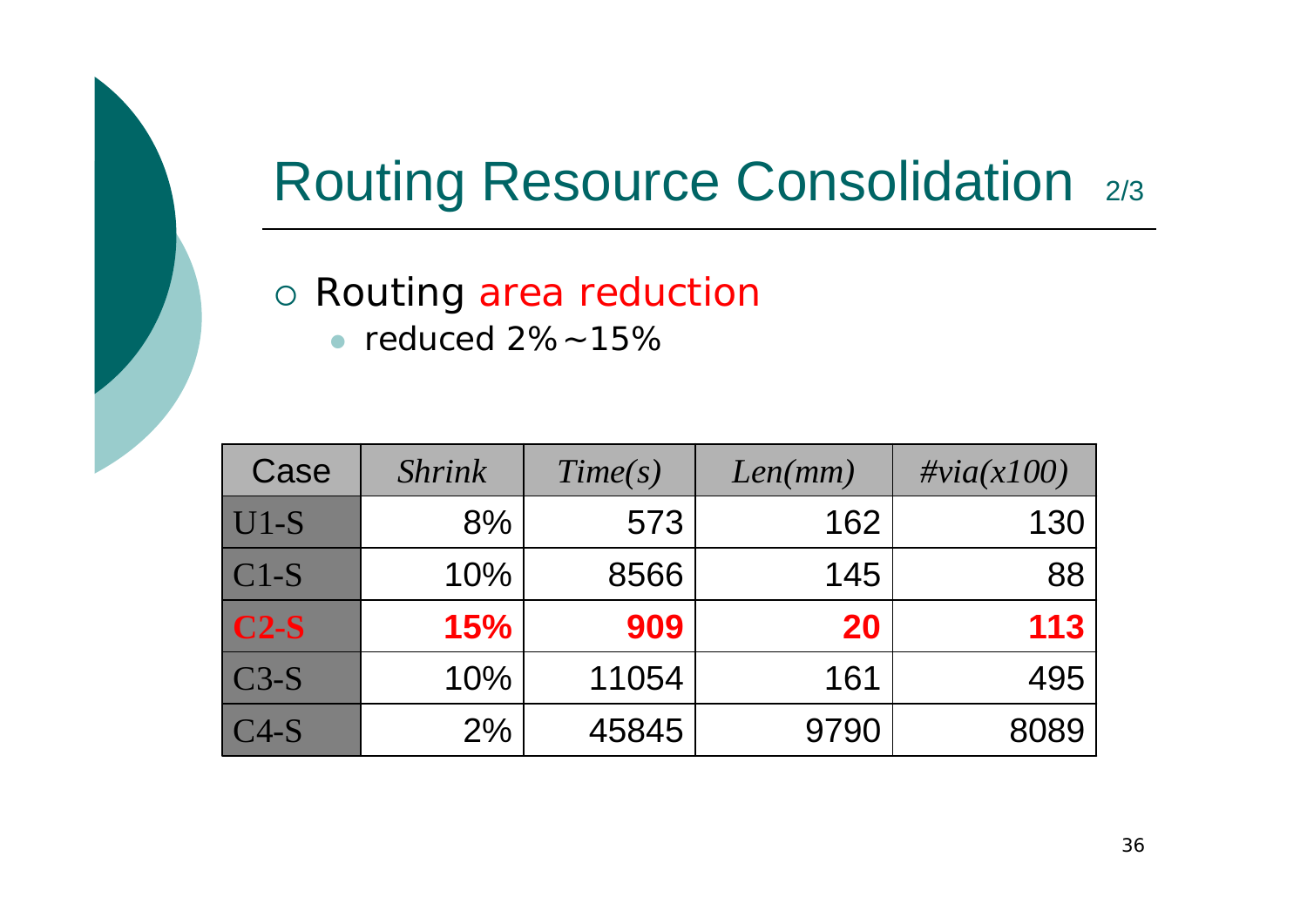### **Conclusion**

- o We should allocate enough routing resources for H/V cut-demands.
- { Resource allocation and consolidation approaches are proposed.
	- $\bullet$ Routing area decision. (cut-demand prediction)
	- Effective resource utilization. (routing resource consolidation)

 $\circ$  5.3 times run-time faster.

o Routing area is reduced by 2~15%.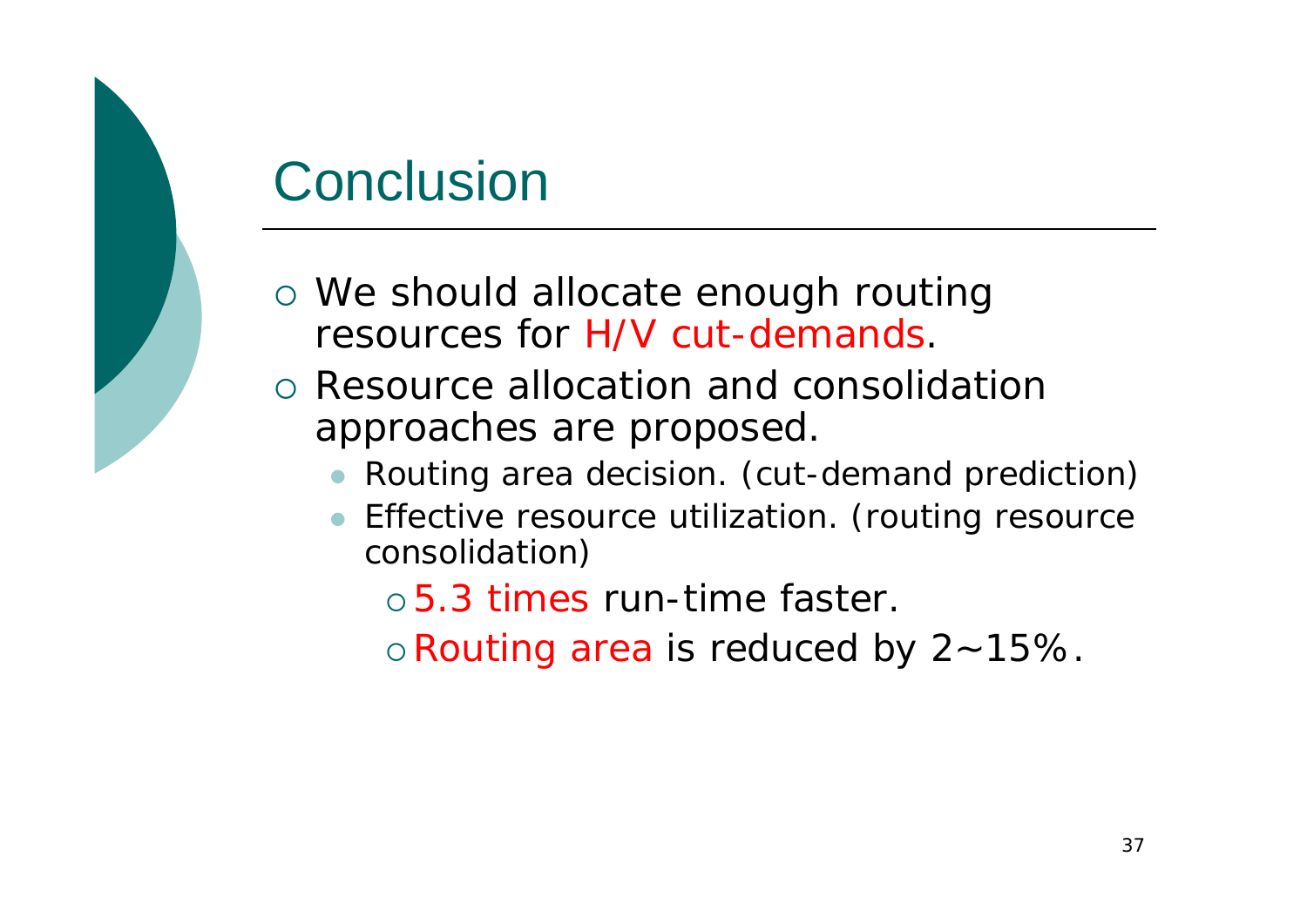#### $\circ$  Q&A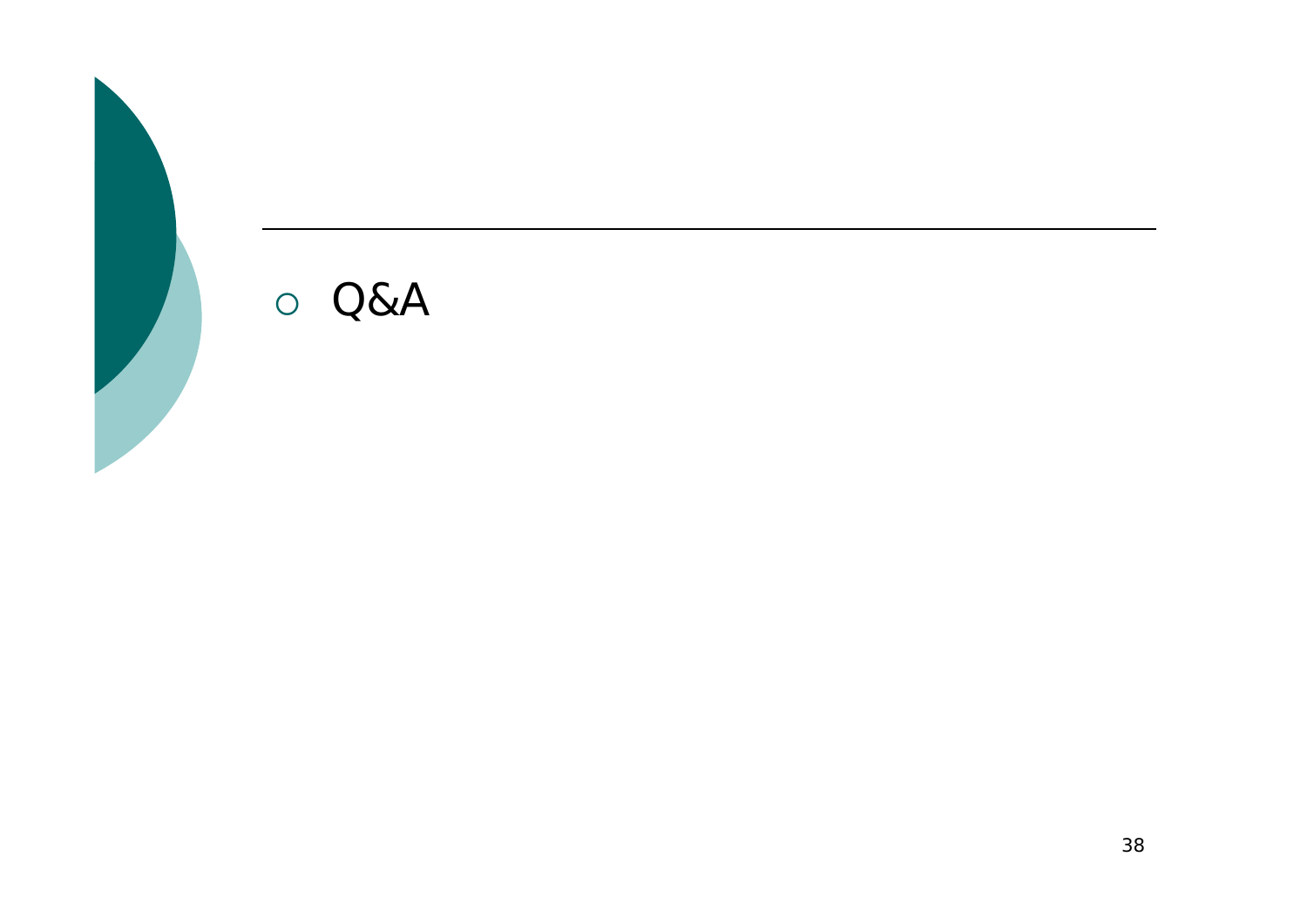